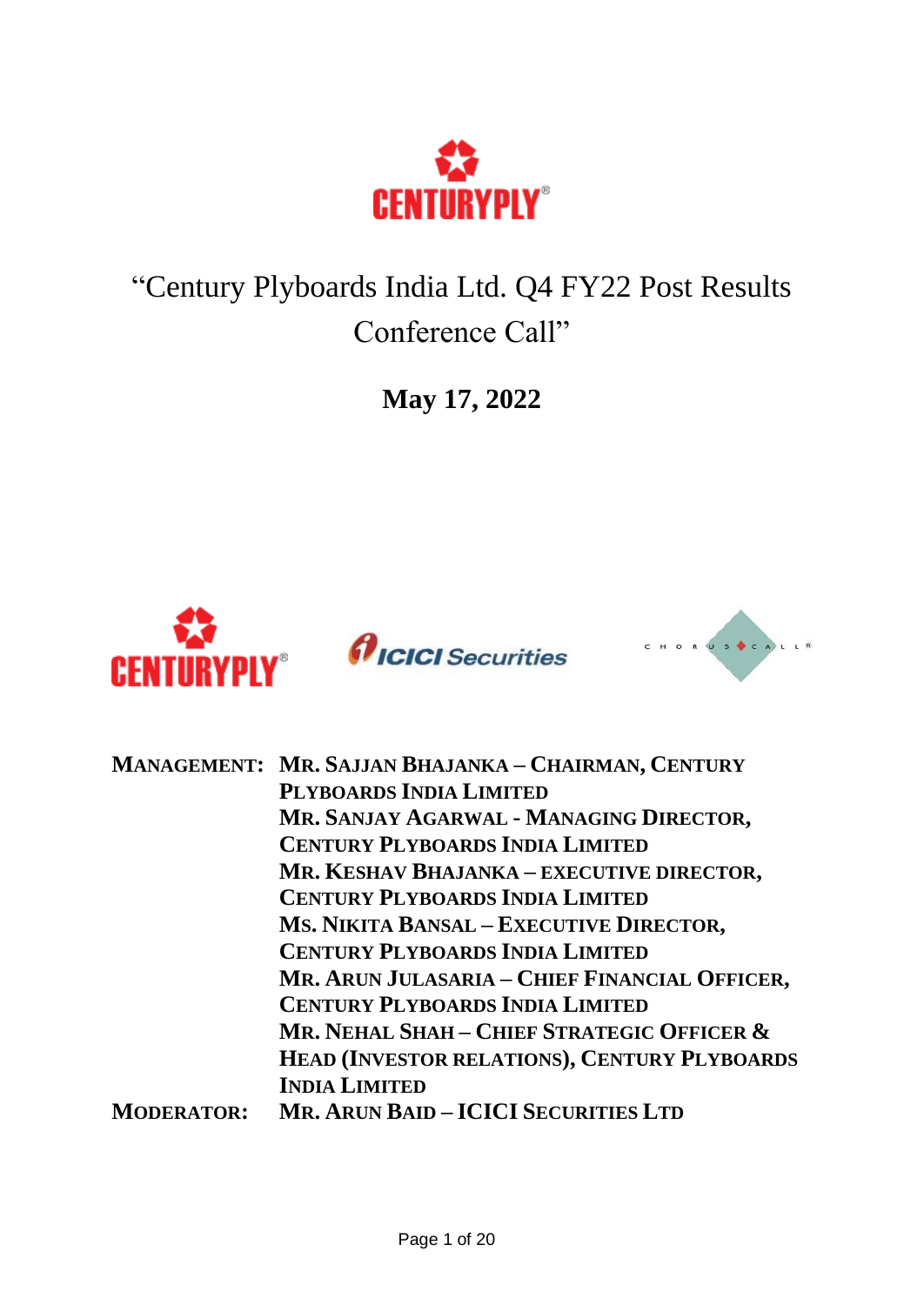

- **Moderator:** Ladies and gentlemen, good day and welcome to the Q4 FY22 Earnings Conference Call of Century Plyboards India Ltd. hosted by ICICI Securities Ltd. As a reminder, all participant lines will be in the listen-only mode and there will be an opportunity for you to ask questions after the presentation concludes. Should you need assistance during the conference call, please signal an operator by pressing '\*' then '0' on your touchtone phone. Please note that this conference is being recorded. I now hand the conference over to Mr. Arun Baid from ICICI Securities Ltd. Thank you and over to you, sir.
- **Arun Baid:** Good evening all. On behalf of ICICI Securities, I welcome you to the Q4 FY22 Results Con-Call of Century Plyboards. We have the top Management of the Company with us who will give their opening remarks post which the floor will be opened for question and answers. Before that I would just like to highlight the safe harbor, which was given by the Company in the PPT, which is released to the exchanges. Over to you, Sanjay sir.
- **Sanjay Agarwal:** Thank you everyone for taking your valuable time out for attending the O4 FY22 Century Plyboards Investor Conference Call. I am Sanjay Agarwal – Managing Director of Century Plyboards India Limited. I have alongside me Mr. Keshav Bhajanka, Ms. Nikita Bansal, both Executive Directors, Mr. Sajjan Bhajanka – Chairman, our CFO – Mr. Arun Julasaria, Mr. Nehal Shah – Chief Strategic Officer and Head of Investor relations. I presume that every one of you would have gone through our numbers in detail.

Let me still brief you all on the key highlights of Q4. After delivering good record sale in Q2 and Q3 this year, it gives me real pleasure to share that we have achieved a new record once again of exceeding Rs. 895 crores revenue in a single quarter and Rs. 3,000 crores topline in a financial year, which is the highest ever till date. While January sales got impacted due to COVID third wave, February and March 2022 bounced back strongly to register the highest ever revenue in Q4.

Our plywood and particle board segment recorded a double-digit year-on-year volume growth while laminate and MDF segment delivered single digit year-on-year growth for the quarter.

Our MDF and particle board segments delivered highest ever EBITDA margin till date with MDF and particle board reporting margins of 32% and 29% respectively for the quarter. This was driven by demand across both the categories. Despite the sustained input cost pressure in core segment of plywood and laminate, we have been able to mitigate a large part of our gross margin pressure by taking corresponding price increases, though with some time lag and also through our operating leverage.

Our overall gross margins recovered 40 bps quarter-on-quarter to 35.5% in Q4 FY22 and the overall EBITDA margin for the quarter stood firm at 18.2% quarter-on-quarter. Despite rising timber prices and our sustained aggression in brand spends, 6% in Q4 versus 4.7% and 3.4 % year-on-year.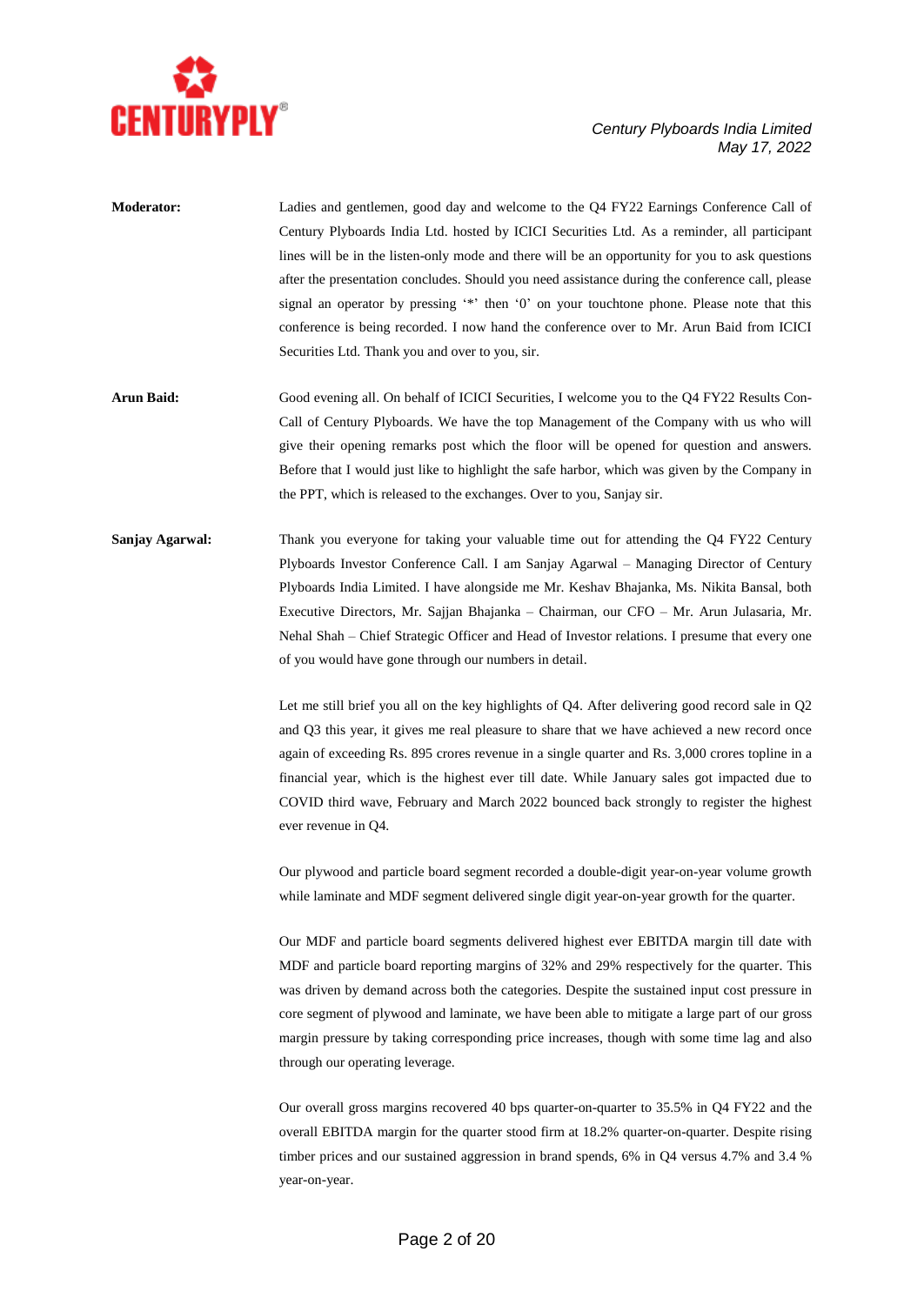

Our plywood margins stood at 15% largely driven by operating leverages and our ability to pass on. The laminate EBITDA margins were also at 15% for the quarter.

Price increases we have taken during the quarter and financial year, plywood 3% to 3.5% in Q4 and 7% to 8% in FY22 and 2.5% to 3% post Q4. **(Inaudible) 5.03** improved Q4 by 13% to 14% in FY22 and 3% post Q4. MDF nil in Q4, but 20% in FY22. Particle board nil in Q4, but 15% in FY22 and 5% post Q4. Our MDF Brownfield expansion at Hoshiarpur is as peer schedule and is expected to come on stream by end Q2 or beginning of Q3 FY23.

Our South MDF CAPEX has received all requisite approvals and the machinery has been ordered. We expect the facility to commission in H2 FY24. Our Greenfield laminate manufacturing unit in Andhra would come up in 2 phases. The first phase is expected to become operational in Q2 FY24.

Our working capital stands comfortable at 63 days in FY22 an improvement of 6 days compared to the last financial year. We remain a net cash positive Company with net cash position of Rs. 175 crores as on 31<sup>st</sup> March, 2022. Our Q4 FY22 ROCE stood at a healthy 35.2%.

Now I hand over to our CFO, Shri Arun Julasaria for his comments and then it will be open for question and answers.

**Arun Julasaria:** Good evening ladies and gentlemen. I am Arun Julasaria, CFO of the Company.

First of all, I would like to give the customary disclaimer that this call is to discuss Company's historical numbers and future perspectives. In no way it should be construed as invitation to invest in the Company. Our MD – Mr. Agarwal has taken you through all the macro and micro figures. So, I would not like to add much to it, but I would like to share that once on this call only some time our MD said that he had a dream of earning at least Rs. 1 crore per day, so that we have already surpassed, instead of Rs. 365 crores, this year we have earned Rs. 476 crores.

Now a new dream will be set. First time we have crossed our topline to Rs. 3,000 crores. Our blended income margins have drastically improved from 15.8% to 18.6% and if you see the overall figure of EBITDA margins is up from Rs. 334 crores to Rs. 557 crores. So, a hike of around 66.7%. this year we have made changes in our taxation system. Earlier, we were following the old tax regime where the tax rate applicable was 30% availing all chapter VI deductions, but now we have migrated to a new tax system where the applicable tax rates will be 25% and we will have to forego all applicable deductions. So, after making all the comparisons we found that our tax outflow is almost same, so we have migrated to the new tax system and now onwards we will remain with the new tax system of 25% and we will now be claiming tax exemption in respect of only one unit in Assam.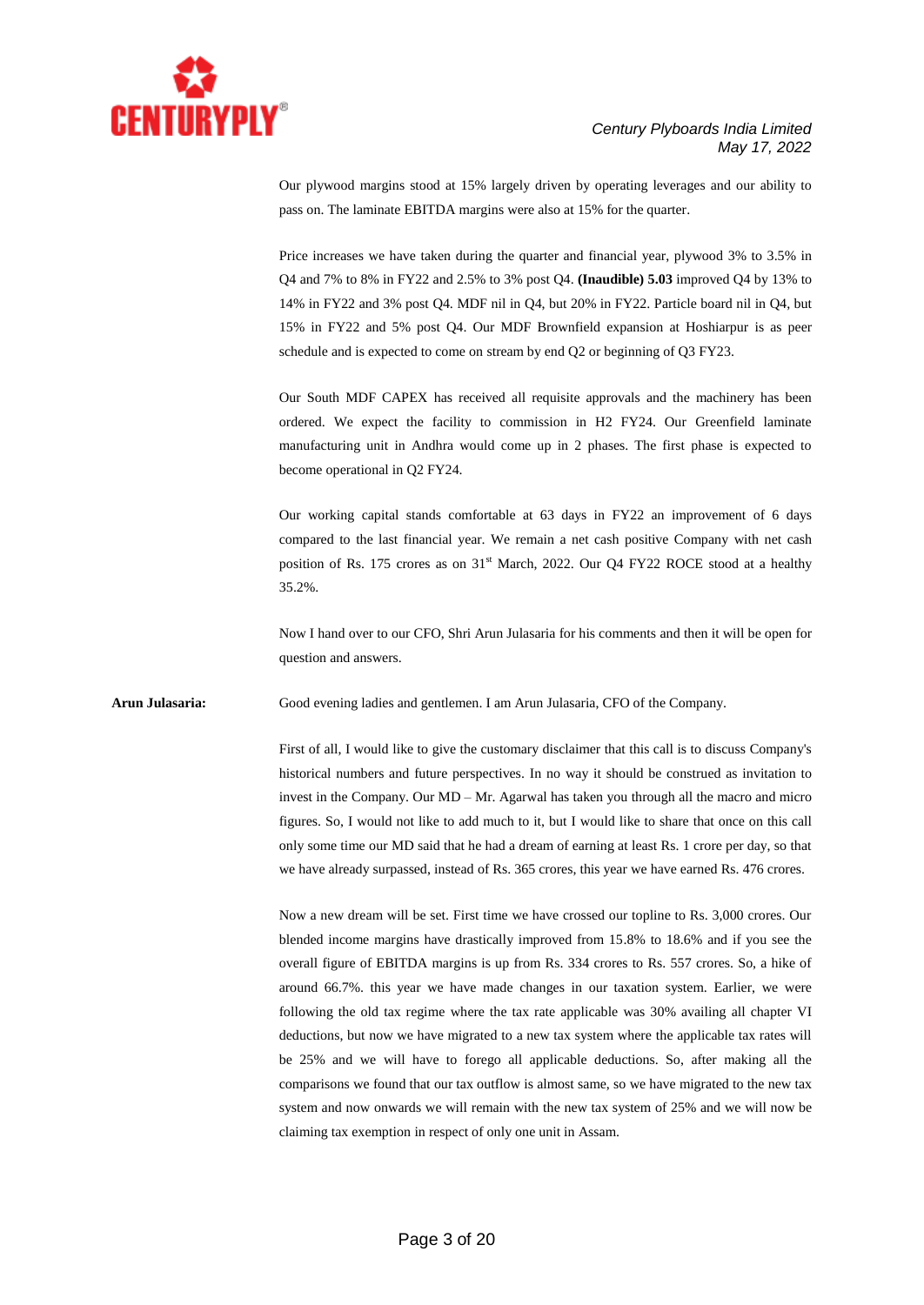

This year, we have also written off the credit for net credit of Rs. 30 crores. After taking the effect of writing off, net tax effect is around Rs. 6 crores more, which would have been if we'd have followed the old tax system, but there are benefits of migrating to the new tax system. Lot of times tax authorities make unidentified arears so now we will have Rs. 30 crores cushion for any unjustified deductions made by department till last financial year. Almost all segments of the company have done well. MDF has done exceptionally well and EBITDA margins of plywood have surprisingly improved from 10.8% to 14.1%.

With these words, I will make this forum open for discussions. Kindly go ahead with your questions.

**Moderator:** Thank you very much, sir. We will now begin the question and answer session. The first question is from the line of Rajesh Kothari from AlfAccurate Advisors.

**Rajesh Kothari:** Just two questions from my side. One is on the raw material front, any significant cost increases have you seen currently on the raw materials and second on MDF, I missed you your 2 lines. By when our MDF capacity is coming on stream and some update on that.

**Sanjay Agarwal:** As far as raw material is concerned, yes there are some increases in North India, not in South India, not so much in our Kandla unit also and not so much in Guwahati unit also, but yes there is an increase in North India, but then overall whatever increases of cost had happened, we have been able to pass it on by price increases and yes there is always a lag and that much of a burden the Company bears, but ultimately it gains. So, that is it as far as the price increase is concerned. As far as MDF capacity is concerned, the Hoshiarpur plant will be up by end of Q2 or beginning of Q3 and Andhra Pradesh plant should be on by FY24 H2 and Q3 beginning. All the machineries have been ordered. The land is in our control. All the approvals have come from the government. So, thing are now in our control.

**Rajesh Kothari:** So, you say by when it will start AP?

**Sanjay Agarwal:** AP will start in Q2 end or Q3 beginning FY 24.

**Rajesh Kothari:** On the plywood side, since you are seeing very strong demand traction, can you give some details on that, what is resulting in to such a strong growth because I think it's been almost like 4 quarters where we are seeing such kind of a growth. So, is it that the import has reduced significantly that is helping and how do you see the different steps you might have taken in the last 2 to 3 quarters, like last time you were talking about go-to market approach and many more such strategic decisions, so if you can give some color on that, that will be useful.

**Nikita Bansal:** Actually plywood demand for us and the same is increasing is because number 1 real estate has again started booming. The plywood is increasing for everyone for the industry overall, but we have been doing consistent branding now for 2 years straight and we are going to continue that for the third year and branding is really helping in reaping us benefit. Last year we did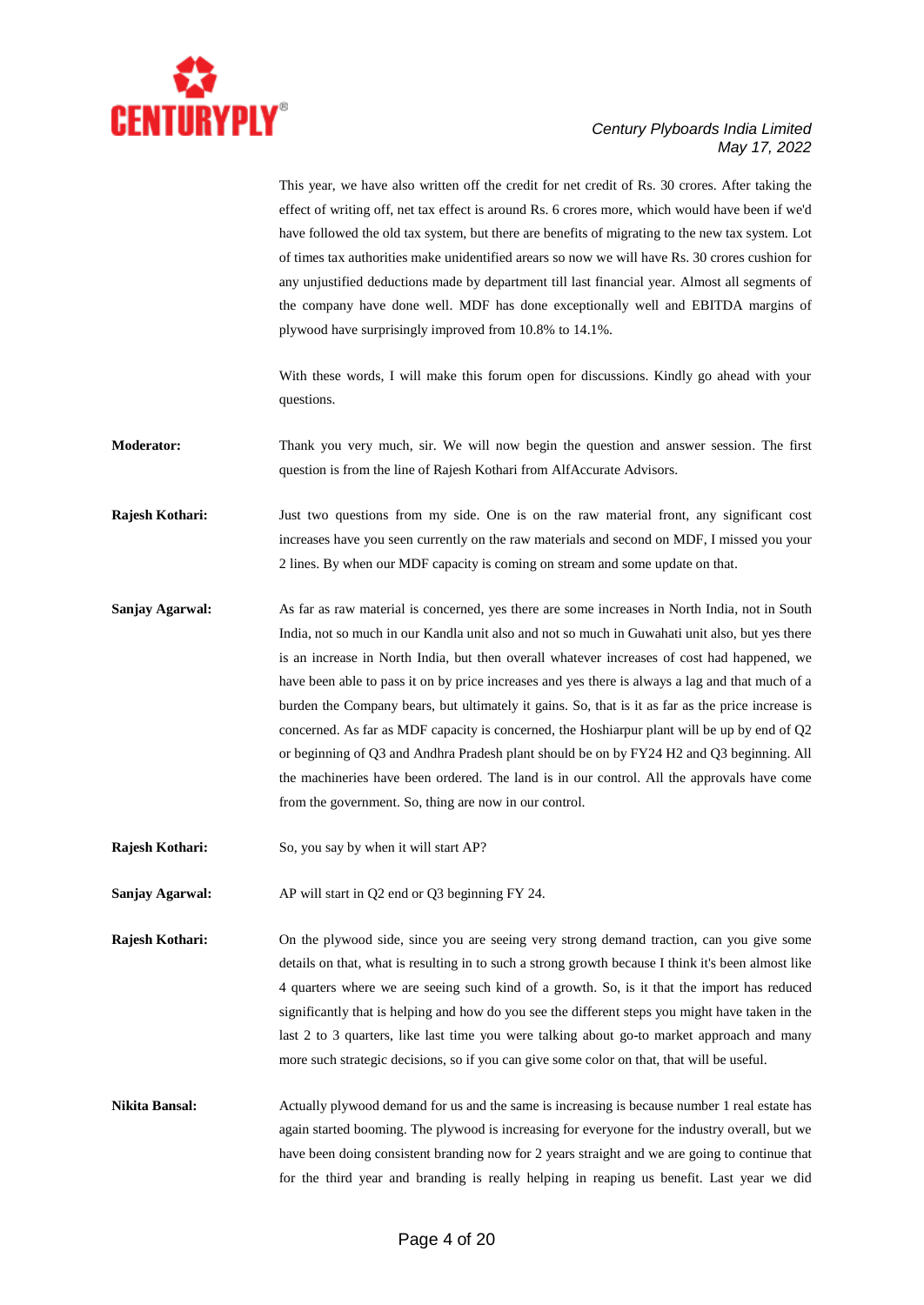

branding on Sainik as well as Century and both brands have benefitted from this advertisement. Every year, we try and come up with new attributes and features, like we come up with ViroKill, then we came up with Firewall and enhancing the product has helped us. Other than this I also think that as we have mentioned in the past that we have been working continuously on improving the GPM. Definitely, the minute you focus the energy of the field on to channel expansion, on to getting better lead conversion, things improve and that is what is reaping us benefit and we hope we continue to grow this way. We expect next year that we will have a 20% growth.

**Rajesh Kothari:** And what kind of margins would you like to see in plywood segment, how do you see the margins in that?

Nikita Bansal: Between 13% to 15% EBIDTA.

- **Rajesh Kothari:** And what about the laminate segment, how do you see the growth and margins in laminate?
- **Keshav Bhajanka:** I think in laminates, our objective has always been a 20% topline growth and I think with the initiatives we have taken particularly with BCG coming into play, we can look at a long-term growth of 20% without fail. The margins, as you already know, we have given a guidance of 14% to 16% and we will be looking to maintain the same.
- **Rajesh Kothari:** You are talking about the laminate segment, am I right? So, basically the current margin is at 12.8%. So, from 12.8% you are saying that the margins will inch upwards to 18% to 20%?
- **Keshav Bhajanka:** Current margins are not actually 12.8%, if you look at it, there is 2.5%+ impact from the BCG project. So, that is more of the nature of a long-term investment, but it is being debited as an expense right now. If you consider that, we are well within 14% to 16% range.
- **Rajesh Kothari:** So, basically in the next 3 to 4 quarters, you would continue to see this BCG expense, am I right? And the volume growth, which is being right now flattish, fourth quarter also the volume growth is about 1%, so you are saying that will also improve? What are the reasons for that?
- **Keshav Bhajanka:** In Q4 after January, we had limited growth in February and March, but I think this has been common to most laminate manufacturers. Going forward, I am sure from Q1 onwards, we will see much better targets.
- **Moderator:** Thank you. The next question is from the line of Kartik Mediratta from Niveshaay. Please go ahead.
- **Kartik Mediratta:** My question is related to MDF. If you see MDF realization per CBM has increased 30% to 40% YoY, going forward for the upcoming quarter, can you expect a jump in realization?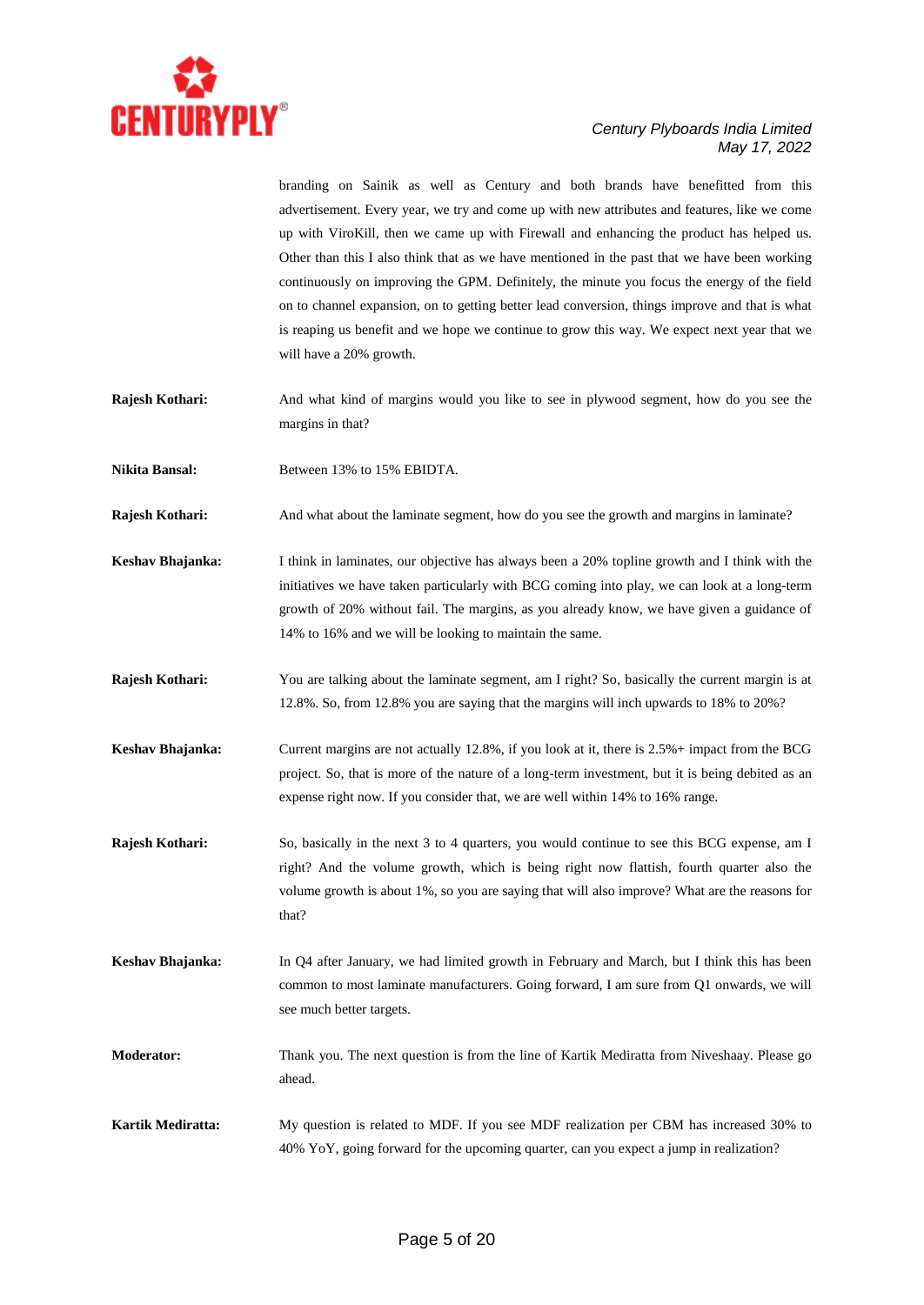

| Sanjay Agarwal:    | I think no further jump is expected actually and there may be once all production capacity has<br>come up, we can look at a little bit of softening, but still I think we will be within our<br>projections, which we have been always projecting that yes that 25% margin is our actually<br>long-term target. So, sometimes when the markets are doing well, it may go up and now<br>maybe in a year or maybe a little later, it may come down a little bit, but still we can only think<br>that it will still maintain to be more than 25% actually. So, I don't see a jump in it. I think this<br>is good enough and any more jump will be greedy, isn't it?                                                                                                          |
|--------------------|---------------------------------------------------------------------------------------------------------------------------------------------------------------------------------------------------------------------------------------------------------------------------------------------------------------------------------------------------------------------------------------------------------------------------------------------------------------------------------------------------------------------------------------------------------------------------------------------------------------------------------------------------------------------------------------------------------------------------------------------------------------------------|
| Kartik Mediratta:  | And what is the current realization, Rs. 31,000 approximately per season?                                                                                                                                                                                                                                                                                                                                                                                                                                                                                                                                                                                                                                                                                                 |
| <b>Management:</b> | Yes, the current realization is approximately Rs. 33,000                                                                                                                                                                                                                                                                                                                                                                                                                                                                                                                                                                                                                                                                                                                  |
| Kartik Mediratta:  | And the margins are sustainable for MDF?                                                                                                                                                                                                                                                                                                                                                                                                                                                                                                                                                                                                                                                                                                                                  |
| <b>Management:</b> | No, that's what we said so the margins which are currently at around 33,000, could sustain for<br>probably next 1 to 2 quarters and when the capacity gets added, particularly in the North of<br>India, there is increase in timber prices, which if we are not able to increase prices, we might<br>see some softening in margins through the year. So, if you look at the FY23 margins, you<br>could estimate margins to be anywhere in the range of 25% to 30%. And that is largely<br>because of timber prices increasing in North of India. However, timber prices in South of India<br>remain very-very much stable.                                                                                                                                               |
| Kartik Mediratta:  | And what are the raw materials used in MDF and what are their costs versus a year ago?                                                                                                                                                                                                                                                                                                                                                                                                                                                                                                                                                                                                                                                                                    |
| Sanjay Agarwal:    | To tell you the cost is very difficult of every item, but the main items are resin and timber.                                                                                                                                                                                                                                                                                                                                                                                                                                                                                                                                                                                                                                                                            |
| Kartik Mediratta:  | What is the cost currently of resin and timber?                                                                                                                                                                                                                                                                                                                                                                                                                                                                                                                                                                                                                                                                                                                           |
| Sanjay Agarwal:    | It is very difficult, at different places, different times, there are different types of timber, how<br>can I give you the timber prices and resin prices and all that. We will need to appoint<br>consultant to probably understand all that.                                                                                                                                                                                                                                                                                                                                                                                                                                                                                                                            |
| Arun Julasaria:    | I will just try to explain what is the present status. In North India, presently we are buying<br>timber at the rate Rs. 5 and we consume around 1.6 ton of timber in making 1 CBM of MDF<br>and so timber cost is around Rs. 8. And similarly glue cost is depending on various types of<br>glue because the price is a mix of higher grades and lower grades. So, the average price of glue<br>would be around Rs. 25 and it consumes around 15% glue. So, it would be to the tune of Rs.<br>3.5 or Rs. 4, 4000 cubic meter of this, 8000 plus 4000. So, this timber and glue cost would be<br>Rs. 12,000 around, and then manufacturing and other costs are there, labor, electricity.<br>Electricity is also a major cost, that is again more than Rs. 2,000 per ton. |

**Moderator:** Thank you. The next question is from the line of Hrishikesh Bhagat from Kotak Asset Management. Please go ahead.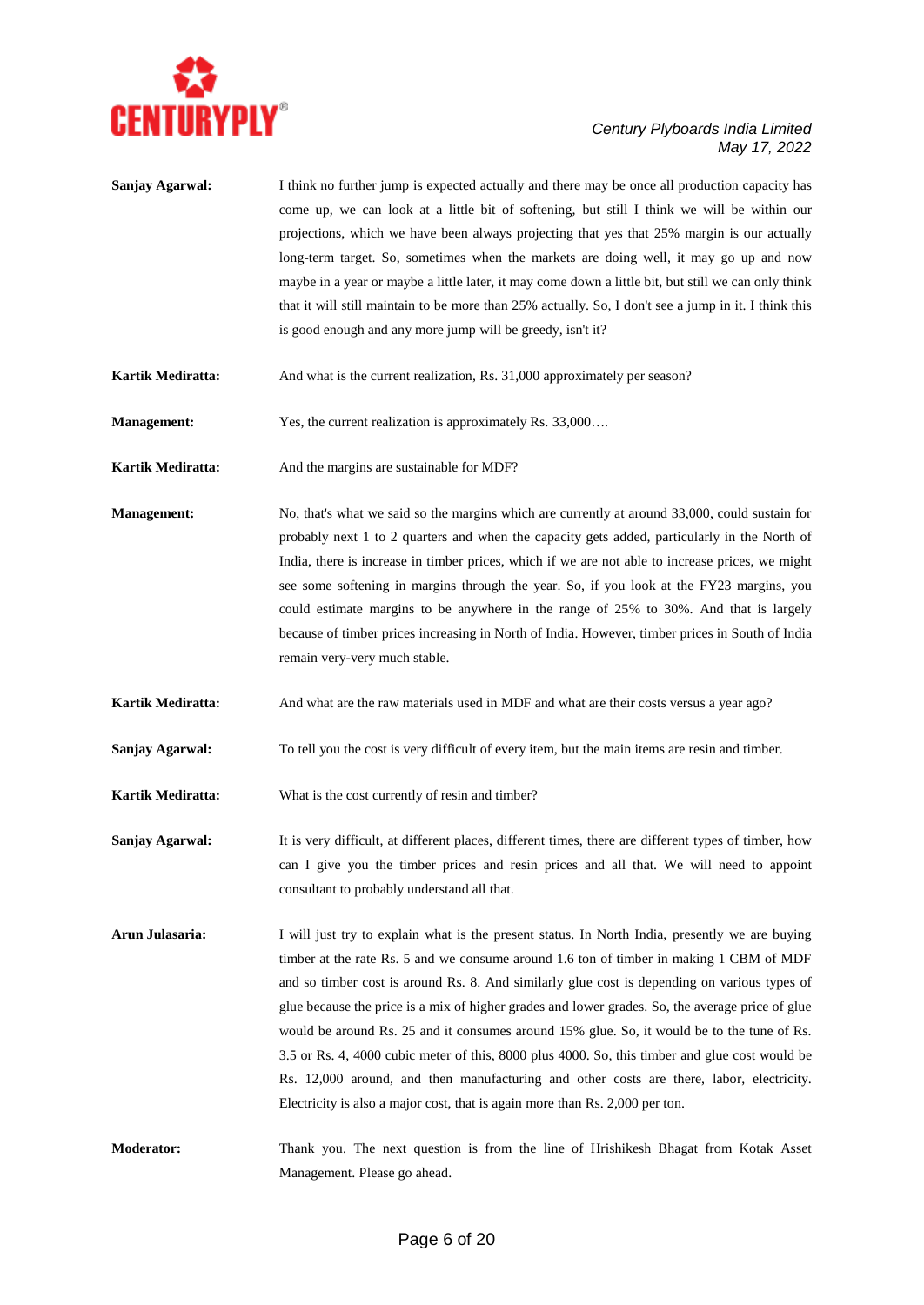

- **Hrishikesh Bhagat:** I have two questions, firstly on particle boards. If I look at the volume, last two quarters it has been in range of 19,000 to 20,000 CBM, which obviously includes the pre-lam also, so just wanted your perspective whether further volume growth is possible or do you think there is a capacity constraint and debottlenecking is necessary?
- **Sanjay Agarwal:** Actually we are trying, the plant we have bought is of 180 cubic meter per day only. We can actually plant capacity is 5,400, but we are manufacturing about 7,200 cubic meter per month. We are engaging BCG now to work on it and maybe we will get some more production out of it. We are already contemplating for doing capacity expansion, but till now we have not taken a decision. So, yes, till then we can say that there is a capacity constraint.
- **Management:** Just to add further here, last year we did around 72,000 CBM in particle board. This year we're likely to do anywhere between 77,000 to 80,000 kind of a number.
- **Hrishikesh Bhagat:** The second question is on the A&P spend, obviously Nikita did allude to that you are spending for ViroKill and other campaigns, so what was the absolute amount on A&P in FY22?
- **Management:** Keshav will be able to provide you with the exact details because there is a little bit of variance. ATL includes a lot of things. So, it includes TV, radio, etc. So, as a cumulative, I am sure, he will be able to provide you details separately.
- **Keshav Bhajanka:** Just to give you a percentage, in terms of percentage, our A&P spends at least in plywood, which is the largest part of the turnover was 6% compared to 4.7% QoQ and 3.4% YoY.
- **Moderator:** Thank you. The next question is from the line of Jignesh Kamani from GMO & Company. Please go ahead.
- **Jignesh Kamani:** If you talk about MDF, our volume has declined QoQ, so it is partly because the Omicron in January or the demand has been slightly soft in the initial part of the year?
- **Management:** If you look at our capacity, last year we got the benefit of opening inventory and as a resultant, our volume was pretty much higher. Now it has come to a normalized volume for the quarter. So, that ways, we actually have run out of capacity so as to say, but otherwise we will continue to have this kind of quarterly volumes until we come up with the brownfield expansion.
- **Jignesh Kamani:** So, demand continues to remain strong?
- **Management:** Yes, demand continue to remain strong.
- **Jignesh Kamani:** On the laminate side, our gross margin has declined QoQ, so is there any pressure on the gross margin, what is the issue there? we are able to hold on the EBIDTA margin, if you CAN comment on that part also?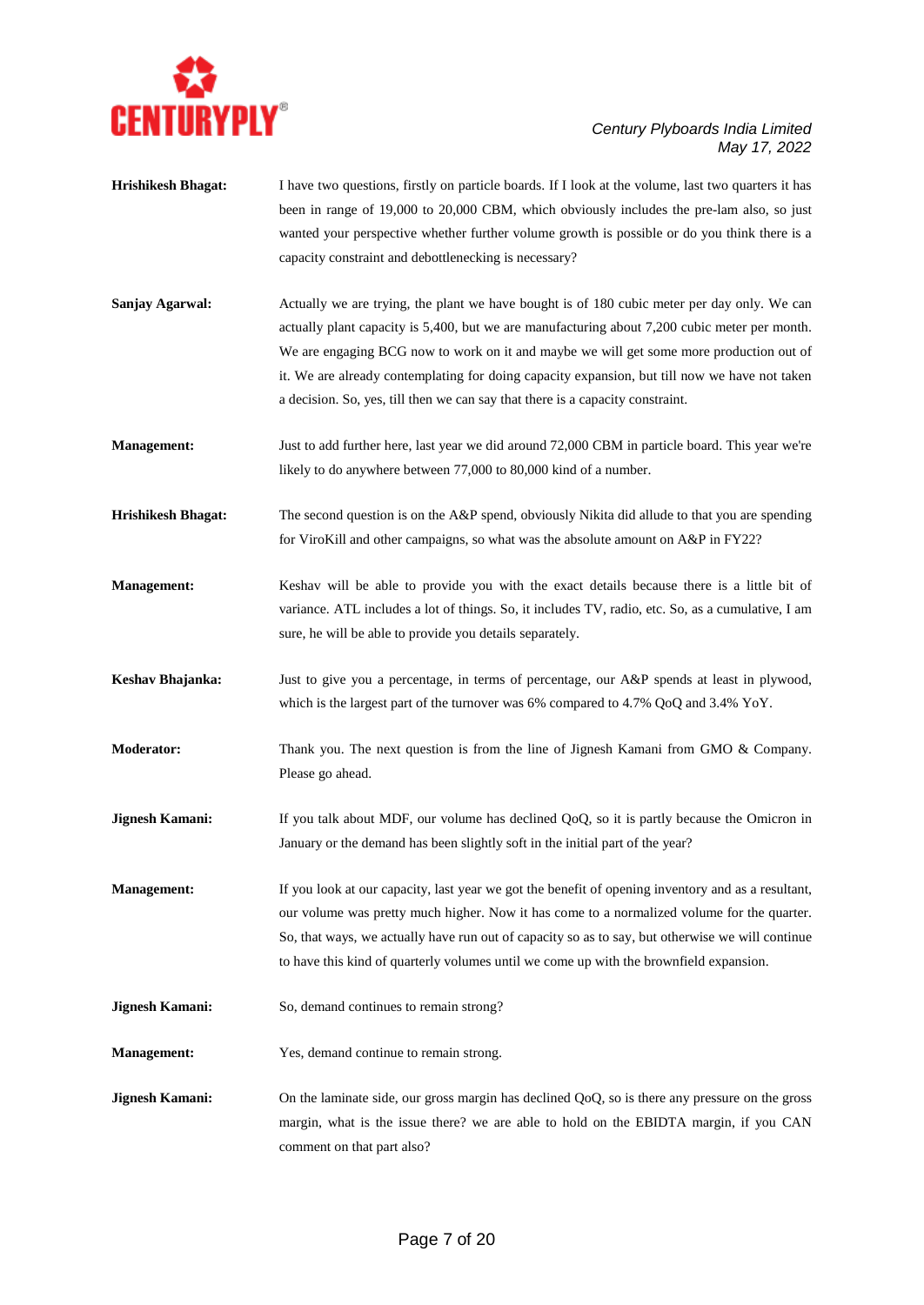

| <b>Management:</b>     | So, in laminates, our number the key raw material has seen a substantial increase in cost<br>including phenol, melamine, and kraft paper. We have been able to pass on a bulk of that price<br>increase, but there is a time lag and it takes some time for the price increase to be passed on.<br>So, because of that gross margins have been under pressure. Having said that, now we're<br>seeing some easing of the raw material cost as well and going forward I think we will be able<br>to maintain margins between 14% to 16% as I had guided earlier. |
|------------------------|----------------------------------------------------------------------------------------------------------------------------------------------------------------------------------------------------------------------------------------------------------------------------------------------------------------------------------------------------------------------------------------------------------------------------------------------------------------------------------------------------------------------------------------------------------------|
| <b>Jignesh Kamani:</b> | In QoQ, our gross margins have been under pressure, but we are able to maintain our EBIDTA<br>margin in the laminate segment, so have you cut down in the advertisement or any other part in<br>laminate?                                                                                                                                                                                                                                                                                                                                                      |
| <b>Management:</b>     | No, I think operating leverage has helped because we have grown, so that has helped us negate<br>the cost to a certain extent.                                                                                                                                                                                                                                                                                                                                                                                                                                 |
| <b>Moderator:</b>      | Thank you. The next question is from the line of Abhishek Ghosh from DSP Mutual Fund.<br>Please go head.                                                                                                                                                                                                                                                                                                                                                                                                                                                       |
| <b>Abhishek Ghosh:</b> | If you look at the balance sheet, there is an increase in the amount of inventory build up, so if<br>you can just broadly help us understand, is it because of supply shortages you want to build up<br>higher amount of raw materials inventory or what is it affiliated to if you can just help us with<br>that?                                                                                                                                                                                                                                             |
| Keshav Bhajanka:       | I don't think there is a very substantial build up in inventory. I think we are preparing for a<br>growth spurt in demand in Q1 of next year and going forward, so I think this is all to do with<br>the same. We basically have taken a higher AOP for this year and in line with the same, we are<br>provisioning for that growth by virtue of having some additional finished wood stock.                                                                                                                                                                   |
| <b>Abhishek Ghosh:</b> | And just in terms of if you look at your broad operating cash flow now, so you are generating<br>broadly about cash flow in excess of about Rs. 110 to 120 crores on a quarterly basis, so,<br>broadly that Rs. 500 crores of operating cash flow, So, given the kind of CAPEX plans that<br>you have, you will not have to pick up any debt or anything of that sort, is that a fair estimate<br>to make?                                                                                                                                                     |
| Keshav Bhajanka:       | I think it depends on the timing of the various categories that we have. So, even if we do take<br>some debt on the books, it will not be substantial. It could be in the form of a bridge financing<br>for a year or so depending on the timing of cash flow based on all our current CAPEX plan. In<br>case, we go into more CAPEX projects, then we will have to look and reevaluate, but as of<br>now, you are correct. We do not see much debt needed to be taken on, may be some slight debt<br>for a quarter or two, something of that sort.            |
| <b>Abhishek Ghosh:</b> | And broadly since you operate out of multiple segments, if you can just broadly talk about how<br>is the competitive scenario because we're not seeing similar kind of growth for rest of the<br>building material products, is it coming out of market share gains or is wood panel a category,                                                                                                                                                                                                                                                               |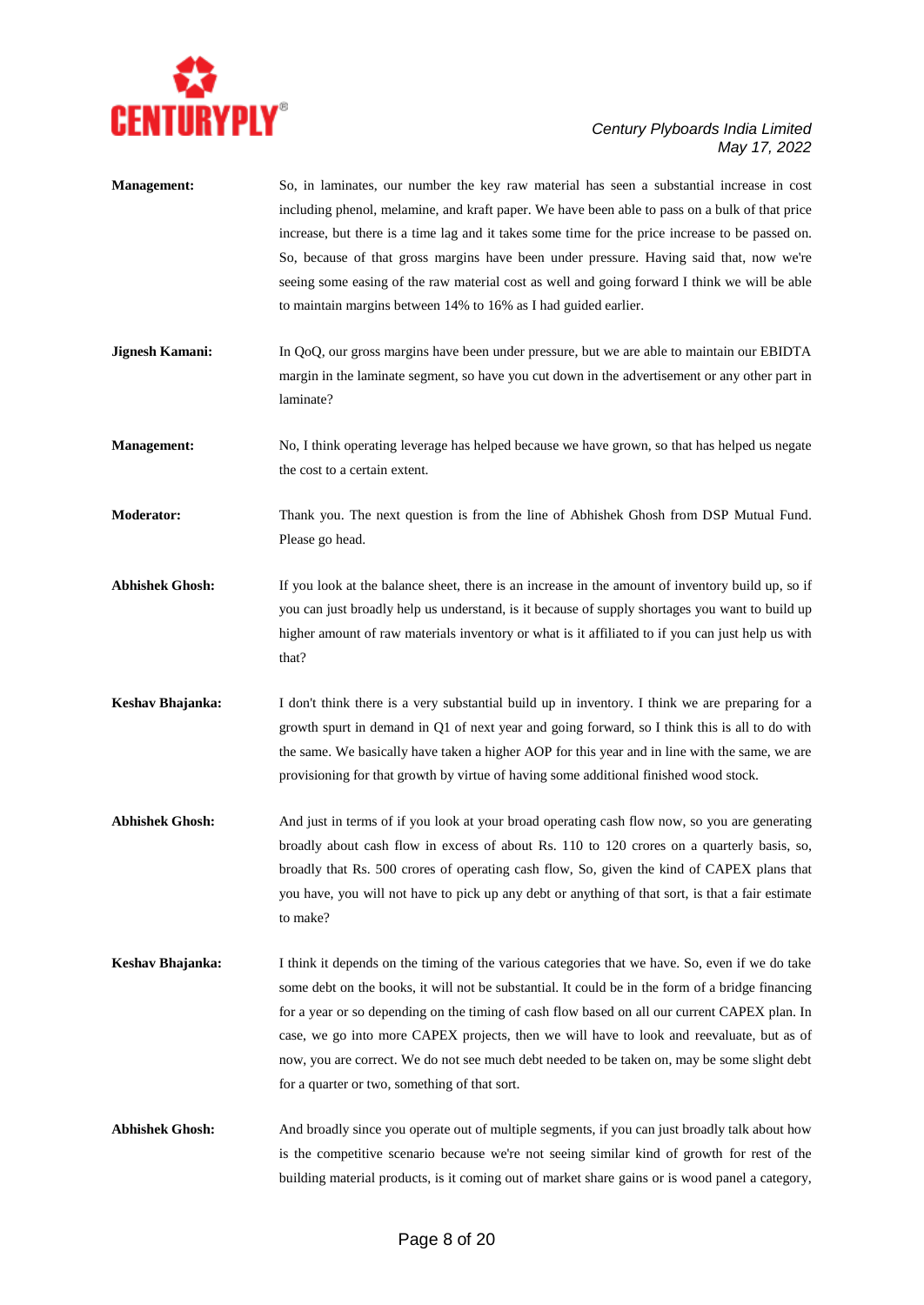

which is seeing much higher growth than the rest of the building material category, if you can throw some color on that, it will be helpful.

**Keshav Bhajanka:** I think definitely we have had some market size gains in approximately 5 to 6 segments. In particle board and MDF, there is a limitation in terms of the total amount of manufacturing capability in India and because imports have reduced, the entire industry has jumped. So, MDF and particle boards, it has been very good sailing for all the players, not just us, but in plywood, laminates, I think our operational excellence has shown through. Particularly in plywood, the combination of characteristic such as ViroKill, firewall and new GTM have led to sustained market share improvement and I think going forward our objective will be to gain the market share in all 4 segments.

**Abhishek Ghosh:** Just on the plywood part of it and in terms of the competition from the unorganized players, we are seeing a lot of stress, so do you think is that also kind of benefitting you guys in growing much faster than the rest of the product?

- **Keshav Bhajanka:** We are putting me in a bit of a spot because I was trying to avoid this answer, but you are right, unorganized is under severe pressure and definitely we being market leaders are benefitting. Going forward, I think we will be able to gain further due to this shift, but we will have to wait and watch.
- Abhishek Ghosh: Just one last question, if you can answer this because you have seen much more cycles, the growth for Century has been much better in the last 3 to 4 years with market share gains, very strong balance sheet. Where do you see risks to these going forward given that your CAPEX commitment will be far higher than what you have done in the past? What are the 1 or 2 risks that you are seeing and you would just want to be wary of the that?
- **Sanjay Agarwal:** The only risk is actually, which I really do not see within a very short period, if MDF and particle board starts in a big way if they start importing into India, so that is one area I see and that will also will be for South India because North India even earlier and even tomorrow because of the distance from the port, we still are very much protected. So, whatever new capacities are coming, even they will be protected. South India may see some problems in the future. In plywood, I don't see much of a risk because plywood is a low CAPEX plant and we are actually very slowly and very steadily, we are trying to make in-roads into small towns and dealers and sub-dealers and everybody is being watched and directed. Nowadays, IT has become so good and these apps and call centers all these have become so good and advertisement we are able to take that risk in our mind and in our essence also. So, I really don't see much problem with plywood division. Laminate, we have hired BCG, so again if there was some certain risk of flat or not much of a growth, but with BCG involvement, I am very sure that new strategies are coming out and in maybe next year or two, things will be really looking better only. I would love to come out with risks so that we are always ready for it.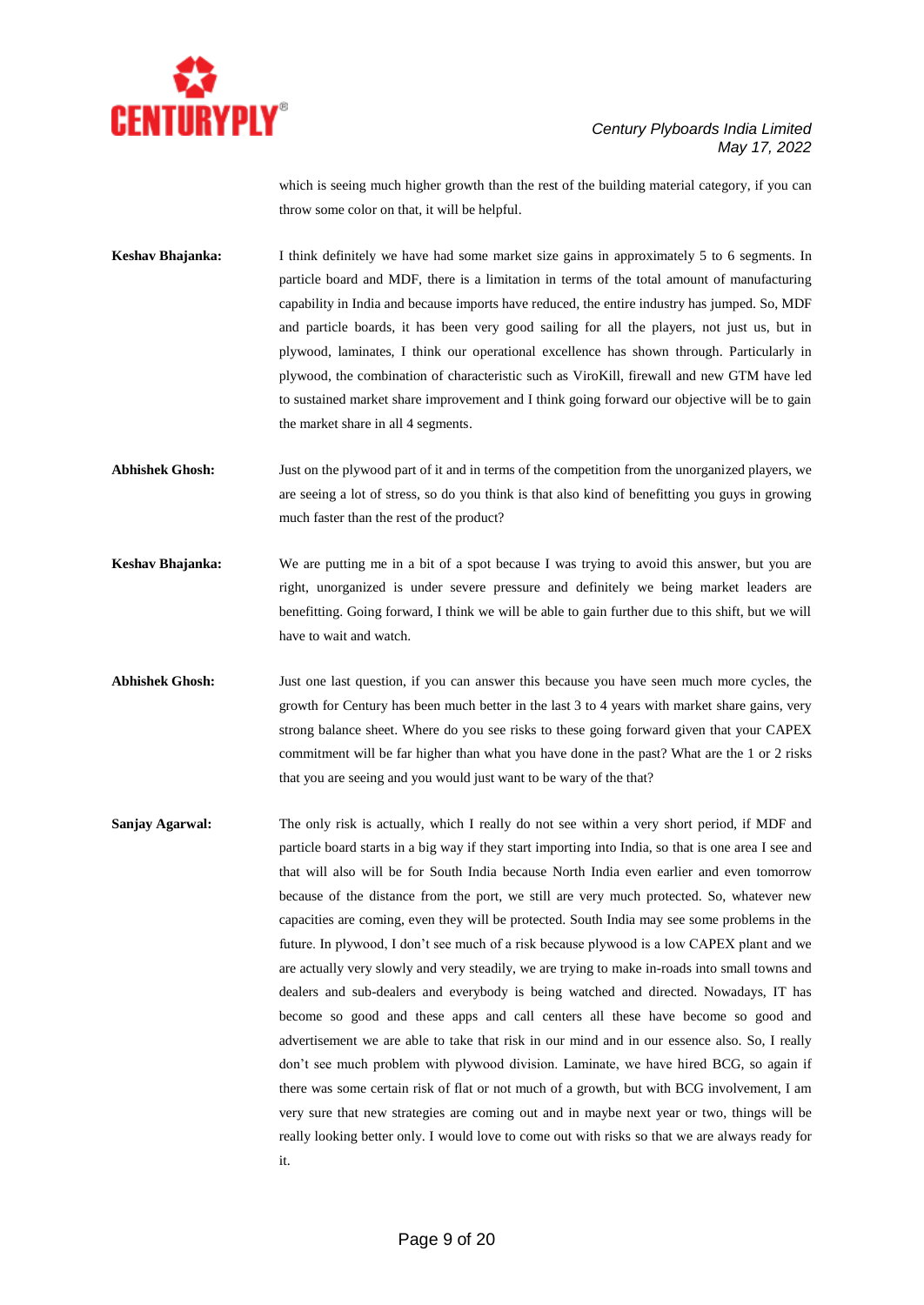

| <b>Moderator:</b>  | Thank you. The next question is from the line of Sneha Talreja from Edelweiss. Please go<br>ahead.                                                                                                                                                                                                                                                                                                                                                                                                                                      |
|--------------------|-----------------------------------------------------------------------------------------------------------------------------------------------------------------------------------------------------------------------------------------------------------------------------------------------------------------------------------------------------------------------------------------------------------------------------------------------------------------------------------------------------------------------------------------|
| Sneha Talreja:     | I just have 2 questions from my end. Firstly, could you give us a breakup in terms of what has<br>been the domestic and exports related growth in laminates division and FY22 breakup between<br>the domestic and exports division?                                                                                                                                                                                                                                                                                                     |
| <b>Management:</b> | So, exports traditionally has been a much lower value contribution for us, but last year exports<br>did phenomenally well. The growth was substantial. It was 30%+. So, it was far higher than<br>our domestic growth.                                                                                                                                                                                                                                                                                                                  |
| Sneha Talreja:     | So, FY22 share for exports would be?                                                                                                                                                                                                                                                                                                                                                                                                                                                                                                    |
| <b>Management:</b> | The share for exports would be 25%.                                                                                                                                                                                                                                                                                                                                                                                                                                                                                                     |
| Sneha Talreja:     | And similar question with respect to Sainik and non-Sainik business what would be the<br>percentage share in each and what is the kind of growth that we have seen in FY22 for Sainik<br>as well as the premium segment?                                                                                                                                                                                                                                                                                                                |
| <b>Management:</b> | We normally don't share those figures. I am sure that the team can provide you with the<br>guestimate later on.                                                                                                                                                                                                                                                                                                                                                                                                                         |
| Sneha Talreja:     | Anything specific related to laminate segment this quarter that we saw that only 1% volume<br>growth versus I know you alluded to the fact that January was weak and February and March<br>did not pick up that well, but any particular reason of not picking well in laminates versus we<br>saw very strong growth for plywood, MDF as well as even particle board, so just wanted to try<br>and take some sense on the laminates division, what is happening there?                                                                  |
| <b>Management:</b> | I think the recovery run rate last year, I am talking about FY20-21 was a little different.<br>Laminate Q1 FY21 did phenomenal and the base as such was very high. If you look at the<br>figures, I think the QoQ growth between Q3 and Q4 was substantial last year. So, I think we<br>were already operating at a higher base and with that together with a very slow January, we<br>weren't able to show the growth, but going forward I think now the base is established and we<br>should be growing well on it from this year on. |
| Sneha Talreja:     | And lastly your expectation on the MDF division, you have of course given the timeline of<br>commissioning of both Hoshiarpur as well as your AP plant, but what are your expectation in<br>terms of realization as well as what is the capacity addition that you are looking at, both<br>considering the fact that we are seeing number of capacity additions happening at the industry<br>level?                                                                                                                                     |

Sanjay Agarwal: As far as MDF is concerned, we can see whatever capacity till now has come has been absorbed very well by Indian consumer and everyday a new OEM is coming up, lot of export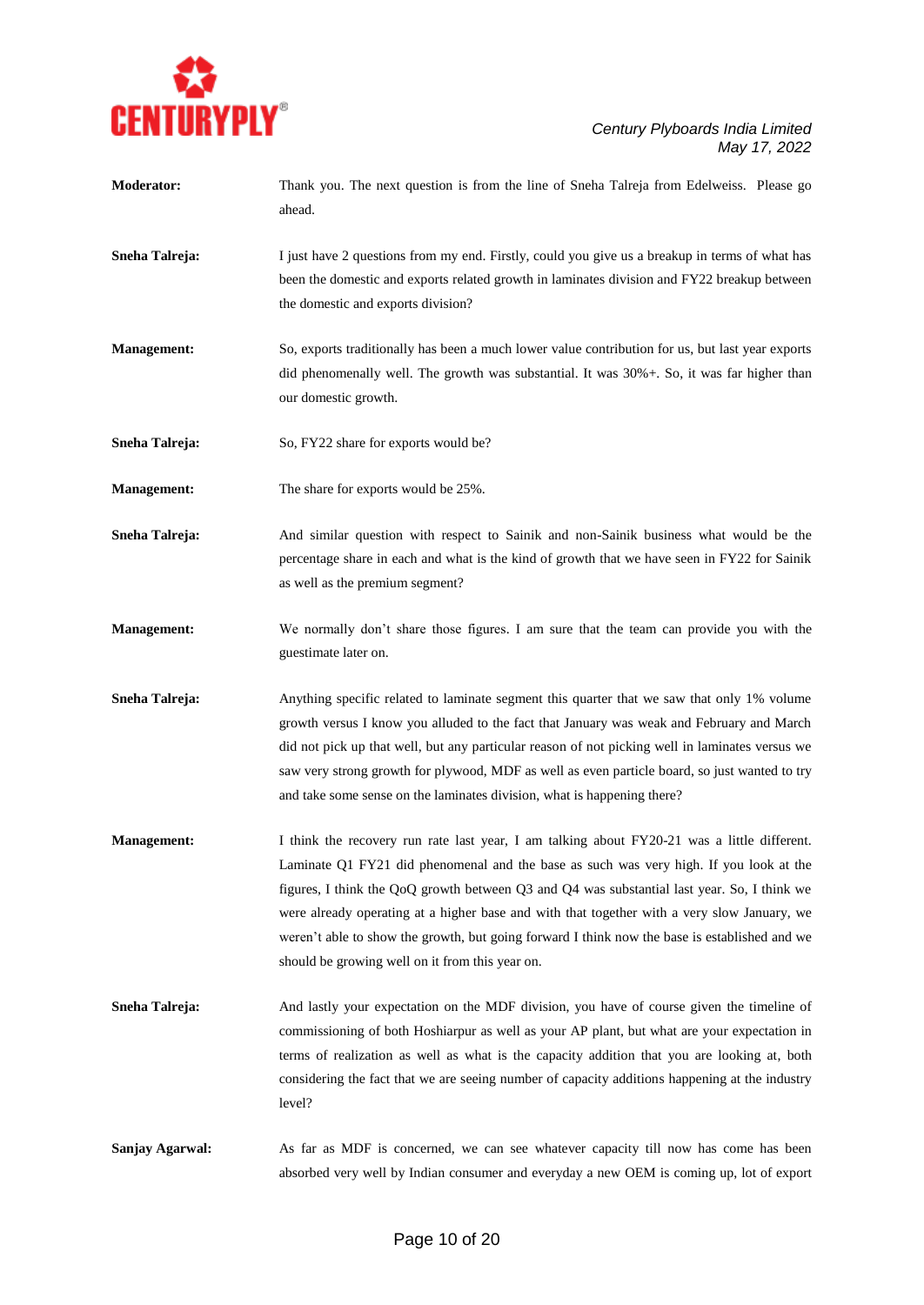

possibilities, lot of furniture parks are coming up in India. So, we see actually consumption of MDF is really going up in India and the growth of MDF is much faster, much better than any other building material in India right now. As far as the prices are concerned and EBIDTA are concerned, we have already spoken that EBIDTA may soften a little bit once the new capacities come up, but then still we do not expect it go below our usual mindset that we will not go below 25, so I still think it will not go below 28%, 29% or 30%. Right now, it is much higher than that. So, that much of softening may come in after sometime.

- **Keshav Bhajanka:** Just to add to the MDF point, we have always done a better capacity utilization than most others. So, I think you will give us the benefit of doubt that we will be able to exhaust our capacities faster than the industry will otherwise. I think MD already it in the call that our expansions are well on track. We are looking at operations commencing in the Hoshiarpur expansion from Q3 this year and we shall have the Andhra plant up and running by H2 next year.
- **Moderator:** Thank you. The next question is from the line of Jignesh Kamani from GMO & Company. Please go ahead.
- **Jignesh Kamani:** Just on the demand on the MDF front, generally it is a replacement to cheap plywood and if you take about MDF, the realization is up around 25%+ YoY while plywood price hike has been around 7% to 8% or at max 10%. So, are you seeing some of the low segments where MDF used to replace plywood, now people are using more of plywood because price gap is no more commensurate?
- **Sanjay Agarwal:** MDF is much-much cheaper than plywood, even the local plywood, much-much cheaper than local plywood. So, still even after all these increases, still the cheaper plywood will be replaced, that is number 1. Number 2, there is a problem with cheaper plywood. The cheaper plywood is actually trying to cheat the customer in a way by actually giving wrong brands or by giving wrong declarations. We have come out with firewall and now I see that everybody else is claiming firewall. So, these things cannot really stand the test of time. So, this is the number 2 item. So, I don't see that this price increase or whatever 25% to 30% has happened, will have any problems, yes the other one thing you are seeing that our highest grade of MDFs which is you know the Premium Plus we are saying. So, there yes, we can say that going ahead, if further prices increase or something happens then that may take some beating. But the percentage of that is not too high. So, if that keeps on increasing, yes that segment may take a little bit of beating.

There is one more thing which we have to realize that MDF has a wonderful stability of dimensions. So, if somebody said it is 18mm so it is mostly 18mm throughout the sheet. So, it is much easier to work on MDF if we are using machines. And to use plywood, it is little difficult as far as machines is concerned. So, whoever is using a machine, will find difficult to replace MDF as a plywood.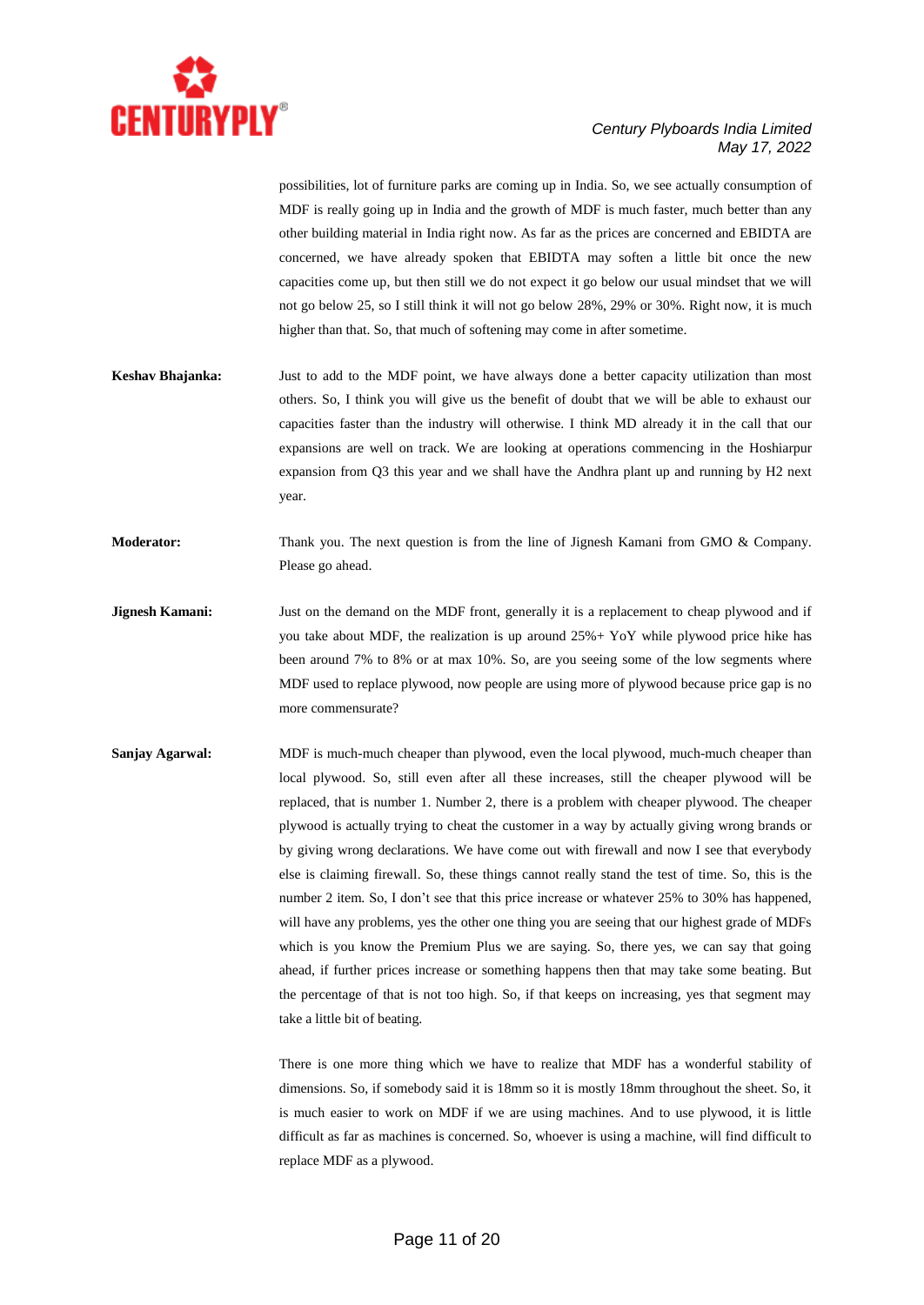

- **Jignesh Kamani:** Understood. Second thing, all the new capacity which used to come in MDFs have already come in, I think fully absorbed including the Rushil's last capacity. Now incrementally only your capacity is coming after, end of second quarter. Considering buy on demand as you highlighted, do you think that it will, margin might remain elevated at least for next one year because no additional supply is coming and demand continue to remain healthy.
- **Management:** I don't see that in one year any capacity coming up, but yes, then there are I think there is a plant by Action and then our plant is coming up. And certainly, some more small other plants will come up, we must take it for granted. But just think of it the total capacity increase will be hardly maybe 2000 cubic meter or so in a year or maybe 2500 cubic meters per day. So, it is not going to really make much of a difference. But yes, I still believe that some softening may happen that is as a investor to you I should give you a warning. So, that is the point. But still I don't see much -- happening, I don't see a big issue out there that I don't see at all.
- **Management**: For a country of our size, the total production and consumption of MDF in the country is very, very meager, is only 2 million cubic meters. So, it is nothing considering our population, the same is more than 50 million cubic meter in China. And again, if you take all the panel products, then also ratio in India is comparatively much lower. So, there is a lot of scope for MDF to grow, and it will grow on itself, it will grow at the cost of cheaper plywood, and it will find room for consumption the organized furniture, and not only plywood, it has potentiality to replace many other products like gypsum board, other thing for the fall ceiling, for the partition, for many things, it can replace. So, it will not only replace plywood. So, that way it has better scope and our project capacity is very small. So, it has to go maybe in another 10 years to maybe four or five folds.
- **Moderator**: Thank you. The next question is from the line of Priyam Khimavat from ASK Investment Managers. Please go ahead.
- **Priyam Khimavat**: Now that we have already ordered machinery for Andhra site, can you share some broad direction about what kind of capacity we are looking at? Will it entirely be an MDF plant or are we still contemplating a fungible MDF and particleboard capacity?
- **Management:** No, we are not considering a fungible capacity there. It is dedicated MDF unit. And it will have a capacity of 950 cubic meters, which of course we will try to get it up beyond but the base capacity will be 950 cubic meters per day.
- **Priyam Khimavat:** Will it be in two lines or initially from the beginning it will be 950 CBM per day.
- **Management:** 950 CBM from day one.
- **Priyam Khimavat**: Due to inflationary pressure witnessed in metals and logistics are we seeing any substantial increase in overall cost of CAPEX in our budgetary estimates?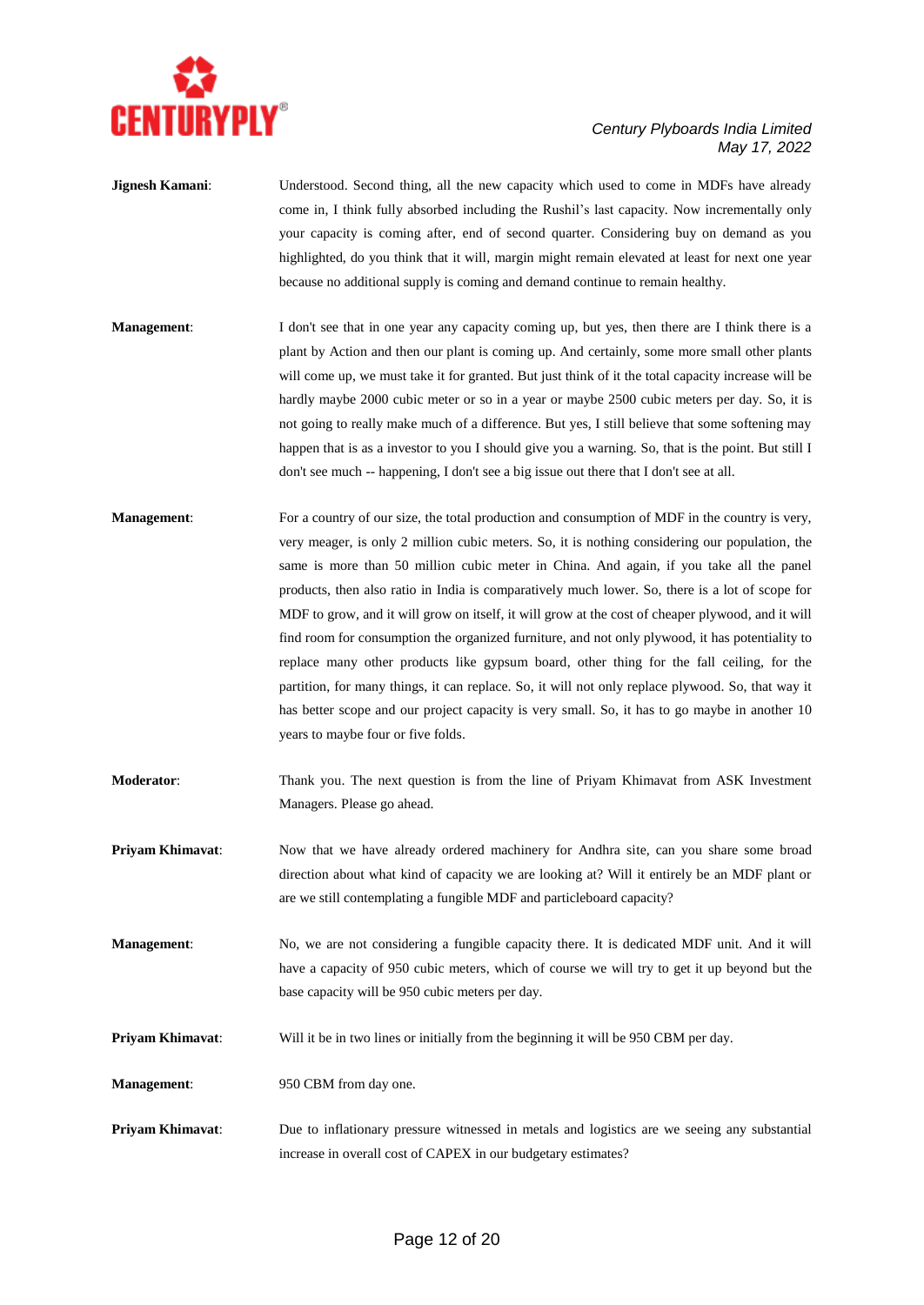

**Management**: Definitely, there has been a substantial increase in the cost of steel and other structural work. And there has also been a lot of pressure from European suppliers, due to the various inflationary pressures that we are facing. But I think we have been able to navigate through them quite well. As of this point in time, I don't see any substantial increase in the overall CAPEX --

**Priyam Khimavat**: And have you -- similar person in Germany for which you use it in your Hoshiarpur plant?

**Management**: Hoshiarpur we haven't ordered from a German manufacturer. For Hoshiarpur we had ordered from one of China's manufacturers called Yalian. This time we have gone for Siempelkamp which is one of the German manufacturers and yes it is a plant only MDF Siempelkamp.

- **Management**: Hoshiarpur second plant, is from a German company that 400 capacity that is from German company. And original was from a Chinese company and this is again from German company Siempelkamp. And another thing was another company, there are two German companies in Germany Dieffenbacher, so 400 is from Dieffenbacher and 950 is from Siempelkamp. And earlier was from, but we are highly satisfied with the Yalian that was cost effective, that was very good giving us very steady production, very quality production. But due to this China India tussle so that time India government was not allowing Chinese to come to India. So, seeing all these problems, we had to divert. Otherwise, we are happy with them. Maybe in future if everything is normal, our more plants will come, most of them maybe from the Yalian only.
- **Priyam Khimavat:** One last question, you alluded that Action is coming with a new capacity? Can you help me with what per day CBM are they looking at? And when is it coming online, onstream?

**Management:** It will be again, 800 to 900 cubic meters per day.

**Priyam Khimavat:** And by when are they looking at commissioning that?

**Management:** Maybe a year from now.

**Management:** Just one correction here, this Action line as the Chairman suggested would be between a 600 to 800 cubic meter line, and the line would be commenced from mid next year.

**Moderator**: Thank you. The next question is from the line of Udit Gajiwala from Yes Securities. Please go ahead.

**Udit Gajiwala**: Just one clarification about the laminate and the plywood growth that you mentioned, how much will be driven volume growth and what will be the value growth in the same?

**Management:** I will give you guidance for each of the segments so plywood we expect 15% volume growth and 20% value growth. For laminates we expect to 15% volume and value growth. For MDF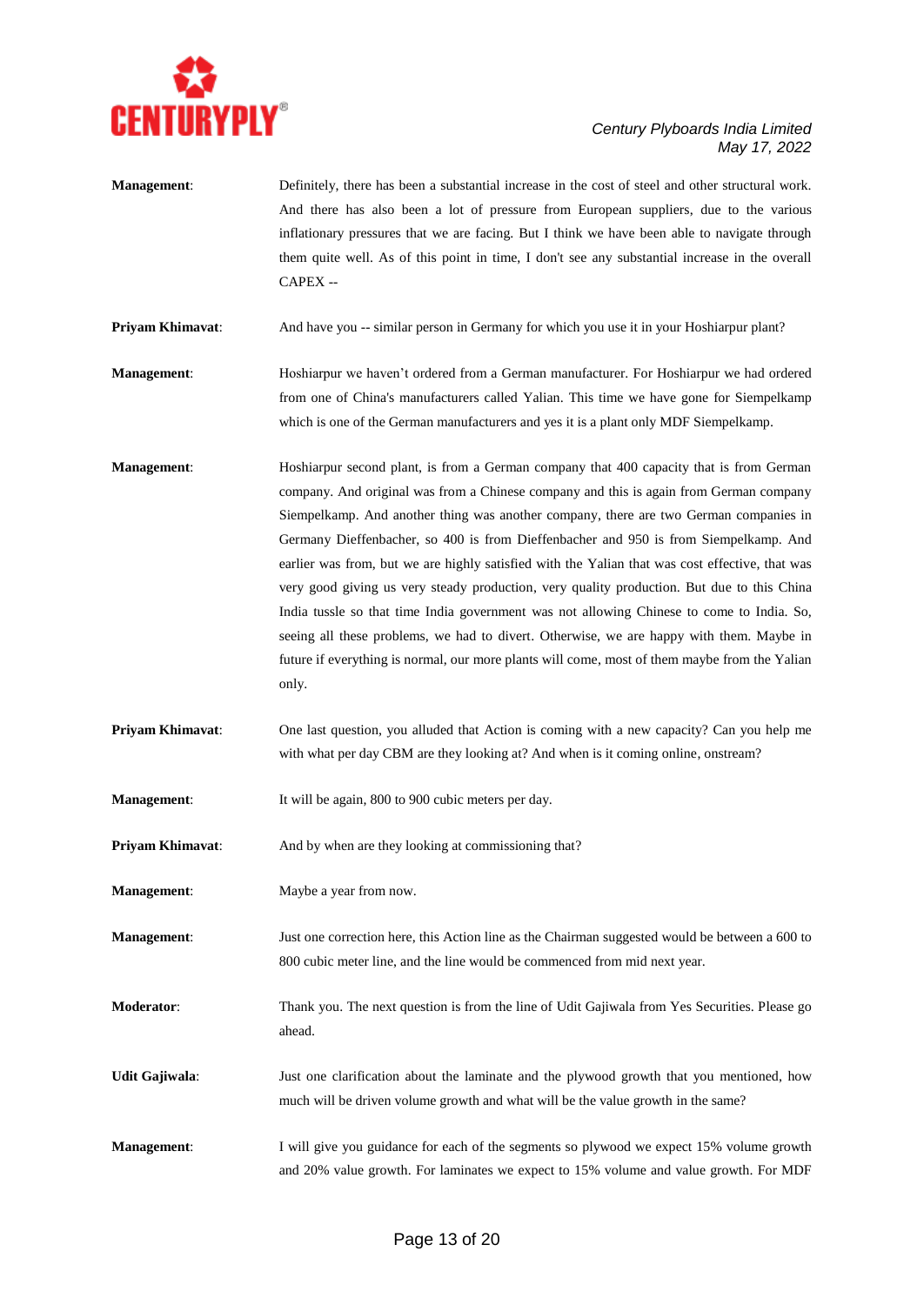

we expect 25% plus volume and value growth. And for particle boards we expect 10% volume growth and 20% value growth for the current fiscal. And over we expect 20% plus volume growth for Century Plywoods for this year.

- **Moderator**: Thank you. The next question is from line of Rajesh Ravi from HDFC securities. Please go ahead.
- **Rajesh Ravi:** My question pertains to first on the plywood business, what is the capacity expansion that is happening and by when that is expected?
- **Nikita Bansal**: So, this year, we expect another 10% capacity expansion, but that will happen in our existing plants itself. We have been doing this for the last one and a half years. And the Hoshiarpur plant that we had spoken about, we are yet to procure the land. So, once we procure the land, we would be able to speak about it in definite terms in terms of segments.
- **Rajesh Ravi:** So, this Rs. 50 crore is for the existing 10%?
- **Nikita Bansal**: No, the Rs. 50 crores is for the Hoshiarpur plant.
- **Rajesh Ravi:** And what you are mentioning is normal debottlenecking driven capacity expansion.
- **Nikita Bansal**: Yes.
- **Rajesh Ravi:** So, what would be the total capacity post these expansions for your plywood?
- **Nikita Bansal:** So, currently it is 3 lakh CBM we expect it to be 3.30 CBM by the end of the year. And this year we had about a 78% utilization.
- **Rajesh Ravi:** And follow up on this plywood. How much would be your outsourced volume in the plywood segment of total volume or revenue?
- **Nikita Bansal:** It's a data we don't like to share. Okay, but majority for us is in-house 80% to 85%.
- **Management**: All the Century brands manufactured in our factory only.
- **Nikita Bansal**: Even the Sainik.
- **Management**: The waterproof grade we manufacture 100% in our factories, only the commercial grade of non-Century part of that we outsource.
- **Rajesh Ravi:** And any other business segments where you have also sold in other than the ply?
- **Nikita Bansal**: So, we outsource the PVC boards that is sold under the name of Century Starke.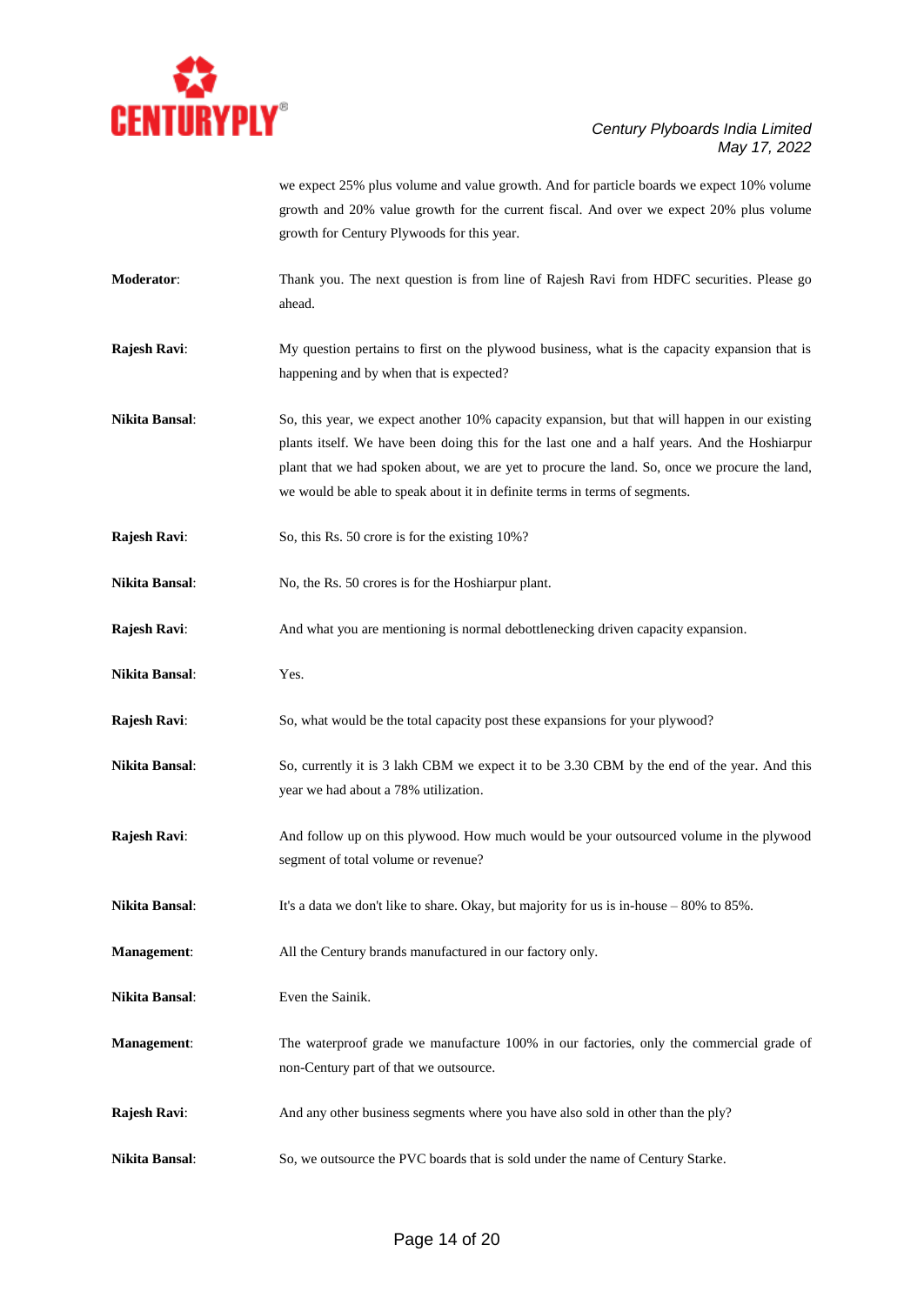

## *Century Plyboards India Limited May 17, 2022*

| Rajesh Ravi:       | No, in terms of the major segments like your MDF or particle board and all?                                                                                                                                                                                                                                                                                                                                                                                                                                                                                   |
|--------------------|---------------------------------------------------------------------------------------------------------------------------------------------------------------------------------------------------------------------------------------------------------------------------------------------------------------------------------------------------------------------------------------------------------------------------------------------------------------------------------------------------------------------------------------------------------------|
| Nikita Bansal:     | None.                                                                                                                                                                                                                                                                                                                                                                                                                                                                                                                                                         |
| Management:        | Two products we are not manufacturing at all, these are outsourced only.                                                                                                                                                                                                                                                                                                                                                                                                                                                                                      |
| Rajesh Ravi:       | And coming to the particle board, you said that the current capacity, the volume numbers are<br>much higher, ahead of your capacity. So, what sort of capacity expansions are there in pipeline<br>in the particle board? You are targeting 10% volume growth if I heard correct --?                                                                                                                                                                                                                                                                          |
| <b>Management:</b> | The 10% is only from again debottlenecking and taking up new measures and all that, we are<br>working on thinking about a new capacity, but still, we are yet to take a final decision. We are<br>contemplating maybe ideas and locations and what kind of machinery, what kind of capacity<br>and all that. So, discussions are on but decision is yet to be taken. As and when we form a<br>decision and we get it through the Board, we will be certainly informing all of you.                                                                            |
| <b>Management:</b> | holding us from taking decision that we foresee a very big market in future for particle board,<br>but you know, at one particular place to put up a big capacity, sometimes it becomes<br>challenging. So, our all the research says you should go for country press with a capacity of<br>800 to 900 cubic meter per day for particle board, but last what Associate Decor or what we<br>have seen -- would never utilize that capacity. And if you put a big plant at a one location then<br>sometimes resourcing raw material, it also becomes difficult. |
|                    | So, like all considerations are going on. And we are doing the market research about the<br>availability of raw material and the market. So, we are trying to take decision in favor of a<br>bigger capacity, but we don't want to take risk. So, it is getting a bit tight.                                                                                                                                                                                                                                                                                  |
| Rajesh Ravi:       | And on this particle board and MDF are the business, the sales market similar in terms of the<br>customer segments similar or how different are they                                                                                                                                                                                                                                                                                                                                                                                                          |
| Management:        | No, they are different. Like particle board is solely consumed in the mechanical furniture<br>manufacturing capacities like OEMs and furniture manufacturers even IKEA they mostly use<br>particle board. And MDF be used in the furniture like costly furniture or people they want<br>better products they especially order for that. And then mostly used along with the plywood in<br>tailor-made furniture.                                                                                                                                              |
| Rajesh Ravi:       | So, retail sales would be much slower for both these products. Is this understanding correct --?                                                                                                                                                                                                                                                                                                                                                                                                                                                              |
| Management:        | Particle board is not likely to pick up very soon. It would be primarily -- organized<br>manufacturers of furniture. And MDF, yes, it is replacing many existing products. Not only<br>plywood, like other boards also it is replacing. So, the MDF, I think has more traction.                                                                                                                                                                                                                                                                               |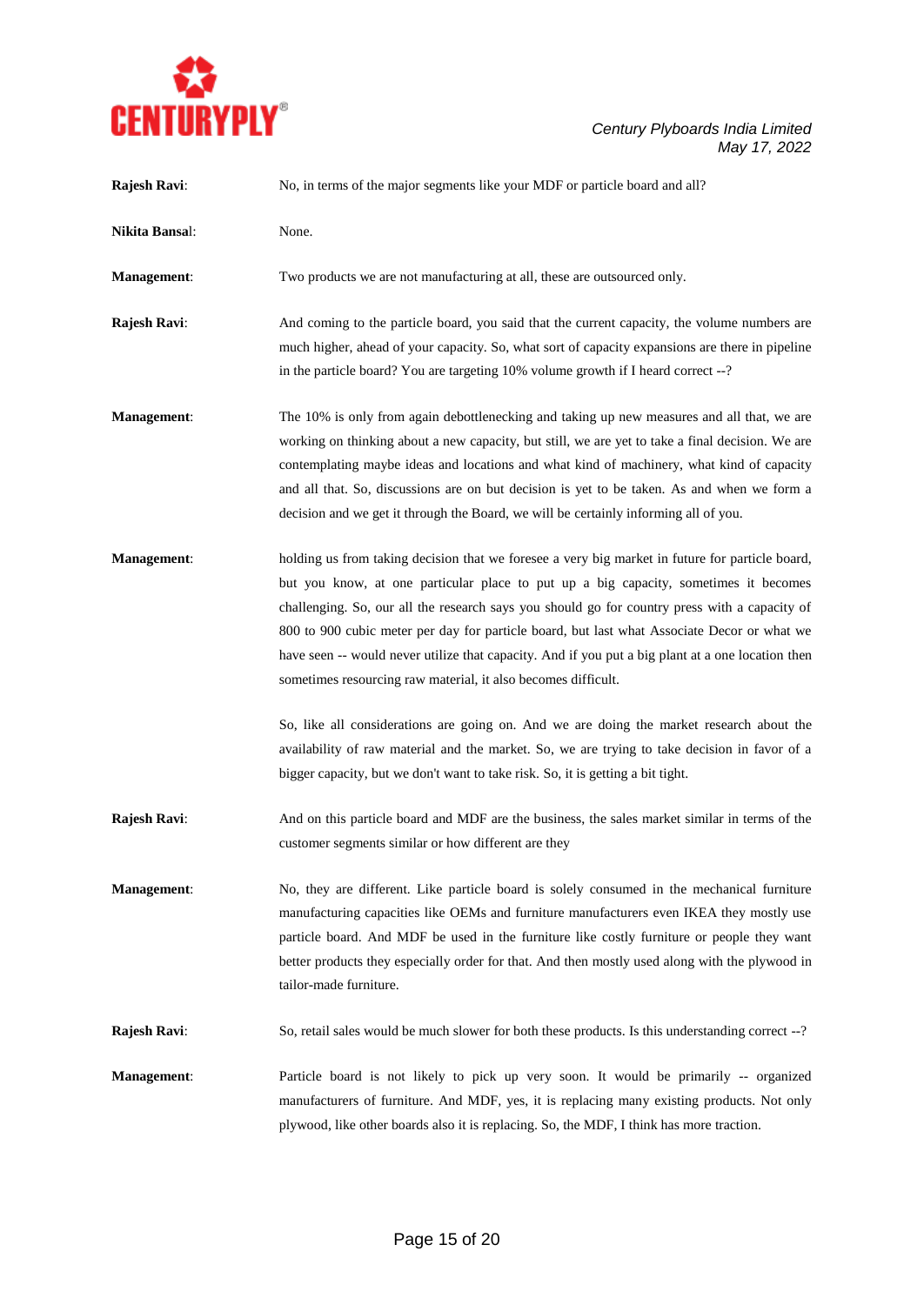

| Rajesh Ravi:       | And last question on the laminates, the two phases, the capacity expansion 2 million sheets<br>each, when would the second line expected to be commissioned? And will the capacity spread<br>out between Rs. 200 crores, $100 - 100$ each?                                                                                                                                                                                                                                                   |
|--------------------|----------------------------------------------------------------------------------------------------------------------------------------------------------------------------------------------------------------------------------------------------------------------------------------------------------------------------------------------------------------------------------------------------------------------------------------------------------------------------------------------|
| Management:        | Yes, the activity is spread out a little more towards the Phase-I and Phase-II we will be looking<br>at about 135 and around 70 in the Phase-II and remaining two capacities will only come in<br>from FY25 onwards.                                                                                                                                                                                                                                                                         |
| Management:        | By the end of FY25.                                                                                                                                                                                                                                                                                                                                                                                                                                                                          |
| Moderator:         | Thank you. Next question is from the line of Gaurav from Bowhead India. Please go ahead.                                                                                                                                                                                                                                                                                                                                                                                                     |
| Gaurav:            | Had few questions, one is, you shared your revenue guidance, what will be the EBITDA<br>guidance and PAT guidance for FY23 if you can share anything?                                                                                                                                                                                                                                                                                                                                        |
| Management:        | Margin guidance, so I would again reiterate margin guidance for each segment, plywood<br>segment we expect anywhere between 13% to 15%; laminates, we expect 14% to 16%; MDF<br>we expect 25% plus and also for particle board similar 25% plus.                                                                                                                                                                                                                                             |
| Gaurav:            | And overall how does it translate to?                                                                                                                                                                                                                                                                                                                                                                                                                                                        |
| Management:        | So, this probably translates to 10% plus PAT margin, and you can do your homework by<br>calculating these margins?                                                                                                                                                                                                                                                                                                                                                                           |
| Gaurav:            | For laminate how much did you guide for FY23, I missed that number.                                                                                                                                                                                                                                                                                                                                                                                                                          |
| <b>Management:</b> | Yes, laminate we have guided for 15% plus volume and value both.                                                                                                                                                                                                                                                                                                                                                                                                                             |
| Moderator:         | Thank you. The next question is from the line of Kanishka Sorcar an individual investor.<br>Please go ahead.                                                                                                                                                                                                                                                                                                                                                                                 |
| Kanishka Sorcar:   | So, I have a couple of questions. So, first one, I think you guys have done a tremendous job in<br>terms of putting the brand in the minds of people, fantastic advertisements. And so I want to<br>know, one thing, first thing first is that, if I want to understand your dealership network, Pan<br>India, pre-COVID, just before the COVID struck, how much was that? And how much does it<br>stand today?                                                                              |
| Nikita Bansal:     | So, I think exact details will be able to provide after the call. But when we talk about channel<br>expansion, we have to do channel expansion especially in plywood in both segments. So, in<br>Sainik pre-COVID, we were pretty much at a number of say 200, today, we are at a number of<br>900. But when it comes to Century, we are being able to extract from even the Sainik channel<br>as well as our existing channels. So, the channel expansion must have been in from a range of |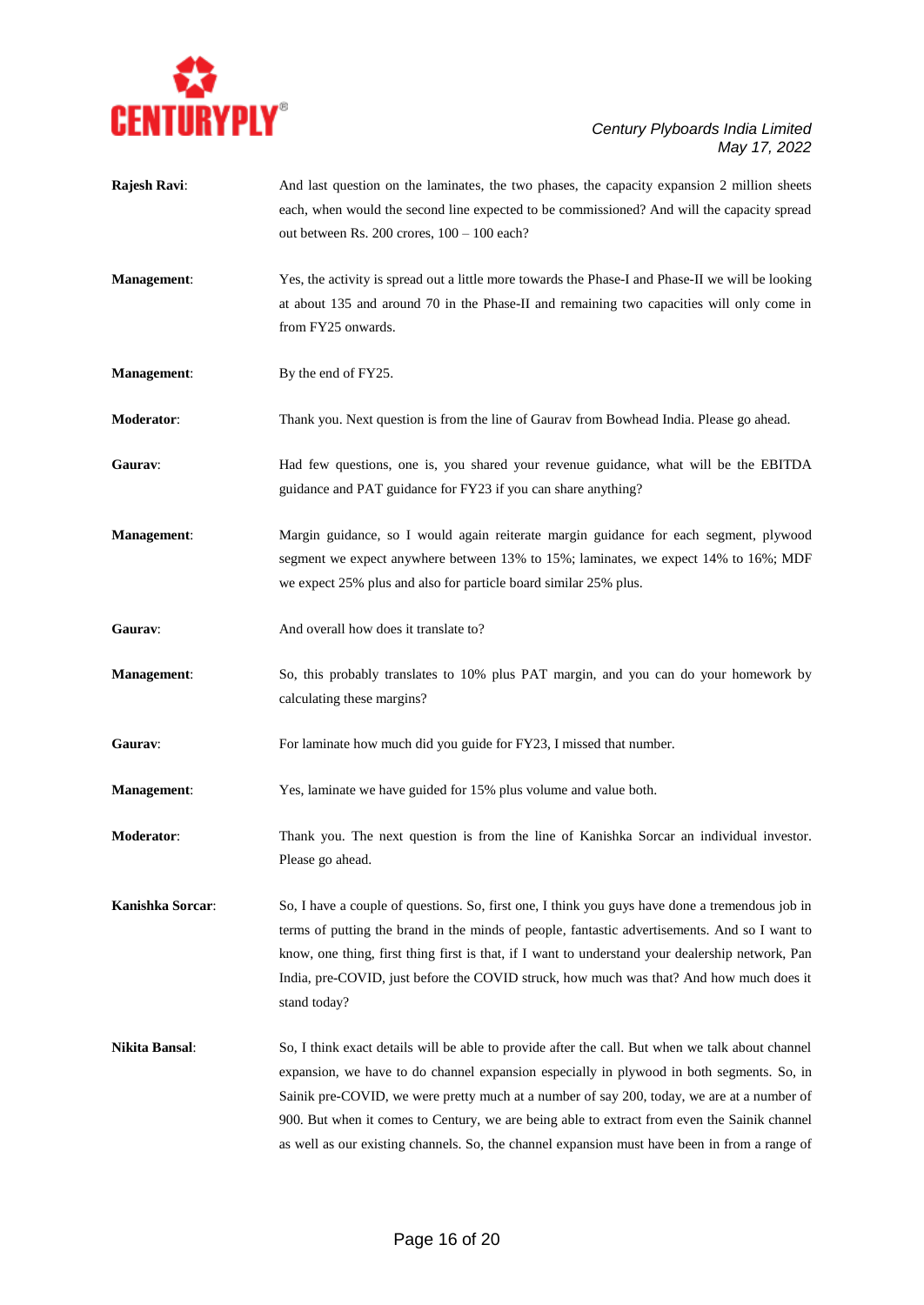

1500 to maybe 2000 not a substantial increase there. But we have been working aggressively on the sub-dealer expansion. So, those numbers are very high.

- **Kanishka Sorcar**: So, you don't have to give me a number, you can give me a percentage. So, what is the plan for this expansion in this financial year?
- **Nikita Bansal**: In this financial year, we want to double our channel presence whether it be through sub-dealer to dealer we want to double it.

**Management:** We should take into account that law **(Inaudible) 00:58:47** so it is not going to be that if we double the dealership network, you turnover doubles so the growth guidance given as per what was mentioned by Nikita earlier.

- **Kanishka Sorcar**: So, the reason of me asking you is that what I understand is the demand that is expected in the real estate because we saw the cycle start sometime around last year onwards. Now I just want to understand few generally, when the real estate starts moving up in terms of the buying behavior, what is a lag period? So, when you actually see the market getting into the zone of very high demand for building material, particularly the products which you deal in?
- **Management:** See for us, there is a bit of a difference. We are not like other building material companies where we are going into projects, it's not that the builders purchase it and giving it to customers. Our journey begins when it goes from being a house to a home. When the individual home buyer buys his house or office and starts the work of making it into a room with furniture with furnishings and so on so forth. Some ours would typically come a little bit later, ours would come once the inventory starts selling and once people start taking products.
- **Kanishka Sorcar**: Yes, so I wanted a projection so exactly that part so when people move into their, start building their homes, when you see that So, sitting in May today and the real estate cycle moving from last one year, do you expect that in the bulk of the demand and the upside that is basically the flight will start somewhere around December or it could be little later than that.

**Management:** I think we have already started to see the benefit. If you look at the home registrations, they have been very high for the past year or so. And I think this is already benefiting us. So, going forward, I think it is only going to strengthen.

**Kanishka Sorcar:** One big point here, you guys, look, you know, why is it that your capacity is so constrained today, and even though you are putting those plants in, I don't see that we will have too much of a capacity because you are already working at 78%. So, what is your plan to kind of mitigate that constraint and actually capture this growth? Because I, from my point of view, I see your brand doing very well. And it can only go up from here. So, what is the plan of getting into the pole position over the next three years? So, could you put some thought on it?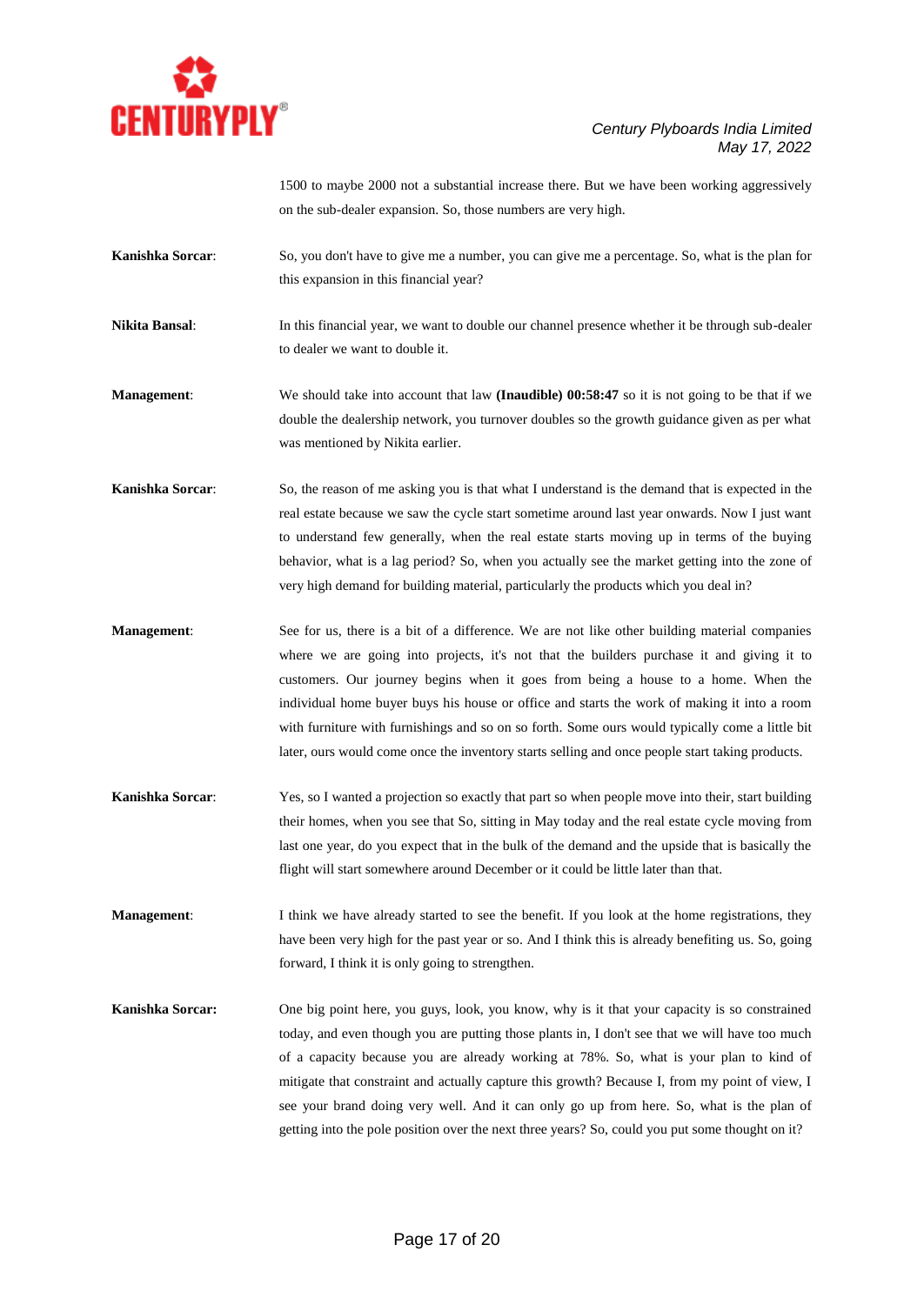

**Management:** I think we are already in the pole position, as far as this is concerned, we are market leaders. And when it comes to execution, the quality of execution that Century Ply has is far better than the rest of the industry. The first MDF plant the company established was in 16 months, whereas it took others nearly two and a half years. So, I think that advantage we have on our side.

**Management:** Let me also take this point. Actually, now, any capacity which we are bringing, we are not bringing for a year or two. So, it should be sustainable. So, say, any capacity we create now, we are creating it for next 25 years. So, these things buying land or getting license and renting and erecting a plant, and after three or three year, because we have to hire a lot of workers also so, it is not so easy that we can do it like switch on and switch off. So, we have to take a lot of precautions.

> So, once we are sure this trajectory will continue, because when we compare to China, we are nowhere China, China's plywood consumption is 200 million cubic meter and whereas our population is more or less same. So, with that 10 million to 200 million India is 2 million MDF to 50 million of China 1.5 million of particle board to 35 million of China particle board so, we are nowhere in this. So, simply thinking our middle income group is expanding, the market is expanding. So, with that, I don't see any reason that we will not expand at a very faster pace, but the ground realities are not so. I mean I always tell Sanjay this will expand in 5 years or 10 years, it will become four times. Then Sanjay give me data for last 20 years, sharing whatever said or done it is expanding at the rate of that same 10%. So, you can calculate now also for next 10 year, it will expand at 10%. So, expanding our capacity overnight or very fast I think may become counterproductive in some time. So, we are a little cautious. And the moment we are fully confident then we will expand capacity very rapidly, because putting up the capacity in plywood doesn't take much time within a year we can set any capacity. MDF, it takes almost two years, particle board again year and a half or so.

**Kanishka Sorcar:** The last question that I have is that this raw material which you have which completely fluctuates because the availability of wood, is there any plans of I don't know much actually, that's why I am asking you is there any plans of structurally to move into plantations so that you can actually have vast plantations which can actually be used for captive purposes, any plans on that?

**Management:** But there are many limitations in India, like land holding ceiling. So, you cannot in most of the states you cannot hold more than 15 acres 20 acres like restrictions are there. And government lands are there where we can do plantation, but government is very conservative, because it may be politically counterproductive for them. The people will say they have distributed the land of the country, or government land to the industrialist or these all things. So, government is vary of that. So, these things are there holding us. And then again these large Agriculture Reform Bill these again backfired. So, the law of the land needs to be changed a bit.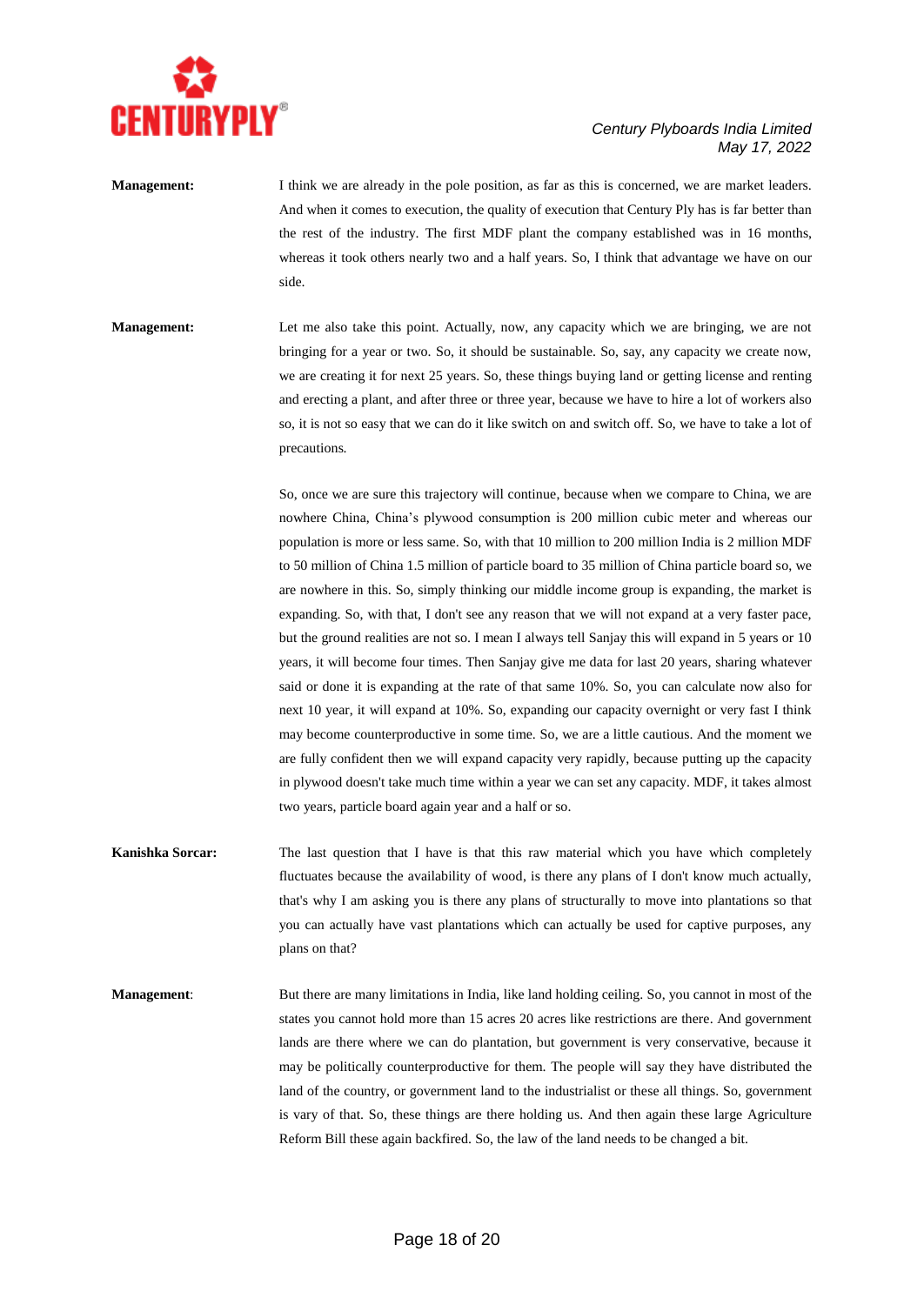

And this plantation, even for plantation, for cutting the trees for leasing it there are a lot of constraints. So, we are very strongly pleading with the Central Government. And we are pleading with them that it should be shifted to agriculture from the forest. For all the practical reason, plantation is done by a farmer is done on the farm land only. And so and is the replacement of the case probe by farmer. So, there is no reason that the Forest Department should take the ownership of the grown-up tree. And after that they regulate putting up the industry and other things, issuing the license. And then the vested interest group will go to court and block it. So, these games are going on, but I am very sure that things will change very soon. And when that trajectory is very clear, that time definitely we shall enter the plantation. But it would be very stable and long-lasting business.

**Moderator**: Thank you. Ladies and gentleman due to time constraint, we take one last question from the lineup Nikhil Agarwal from VT capital. Please go ahead.

- **Nikhil Agarwal**: My question was regarding the laminate segment, like in Q4FY22. And in Q4FY21 and quarter two of '22, your laminate margins were very good, like gross margins around 42%. So, like, was it because of inventory gains or was it because of some price hikes that you had taken, like what was the reason behind that if you can highlight?
- **Management**: So, in quarter four of last year, it was good to due to the fact that raw material prices were substantially subdued. And in Quarter 2, what happened was that during the second phase of COVID, our Chairman told us that demand is going to be pent-up, we are going to continue production to the maximum amount permissible. And at that point in time raw material prices were further subdued. So, due to this bold decision, we were able to enjoy I think the highest segment in laminate segment in Q2 of this year. After that raw material prices suddenly shot up. And to the extent I think I mentioned in the previous calls that certain raw materials went up by 400 so we see a tapering of margins in laminates.
- **Nikhil Agarwal:** Just one last question, I am sorry if I am asking this again. Like, could you just highlight on the margin guidance for each segment?

**Management**: Segment wise margin guidance is plywood we are looking at 13% to 15% EBITDA long term sustainable. Laminate 14% to 15% EBITDA long terms sustainable. MDF and particle board 25% plus EBITDA margin.

**Moderator**: Thank you. I now hand the conference over to Mr. Arun Baid for closing comments over to you, sir.

**Arun Baid**: On behalf of ICICI Securities, I want to thank the Management for giving us a chance to hold this call and all the participants for being there. Any closing comments, you want to give Sanjay?